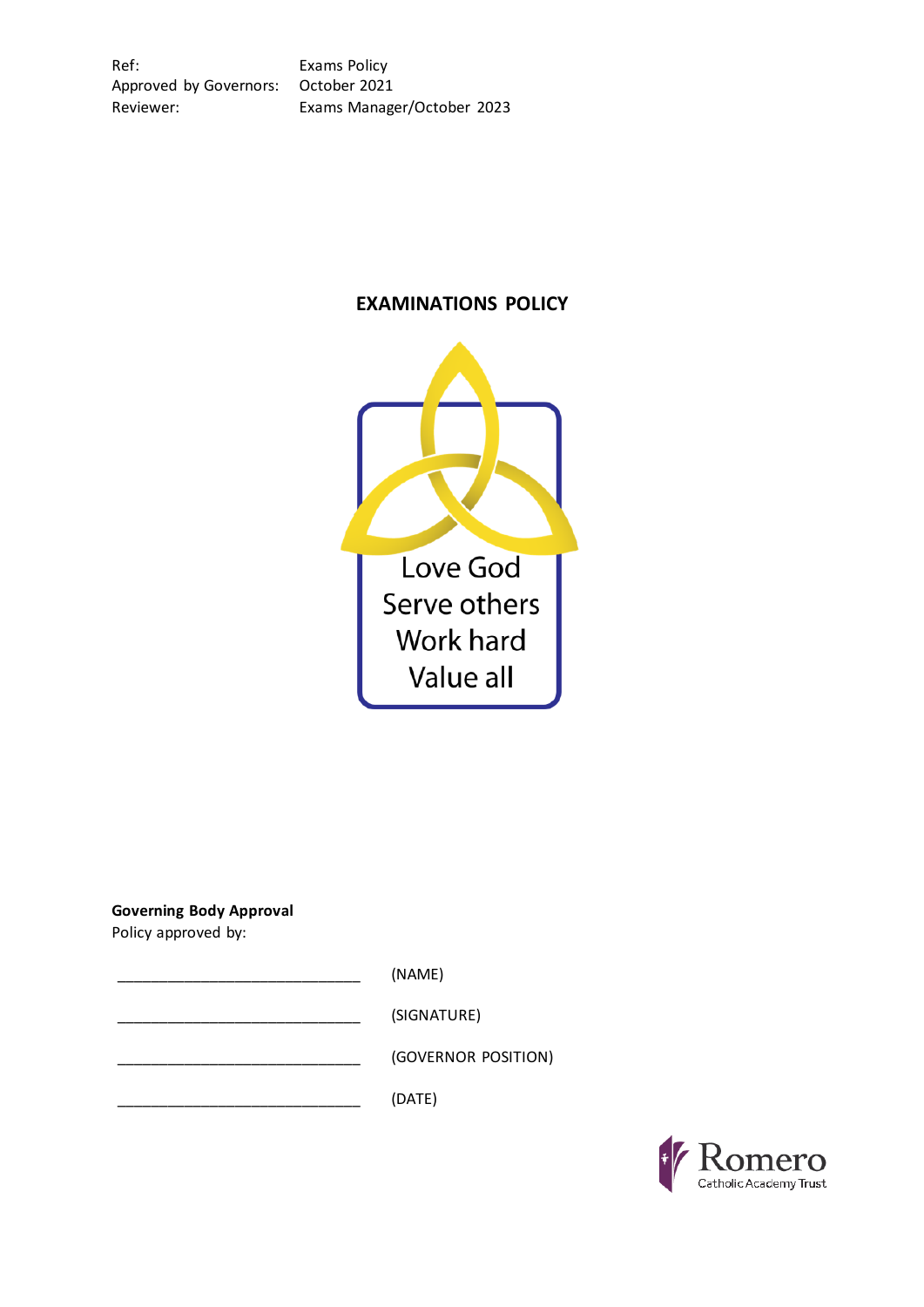## **Contents**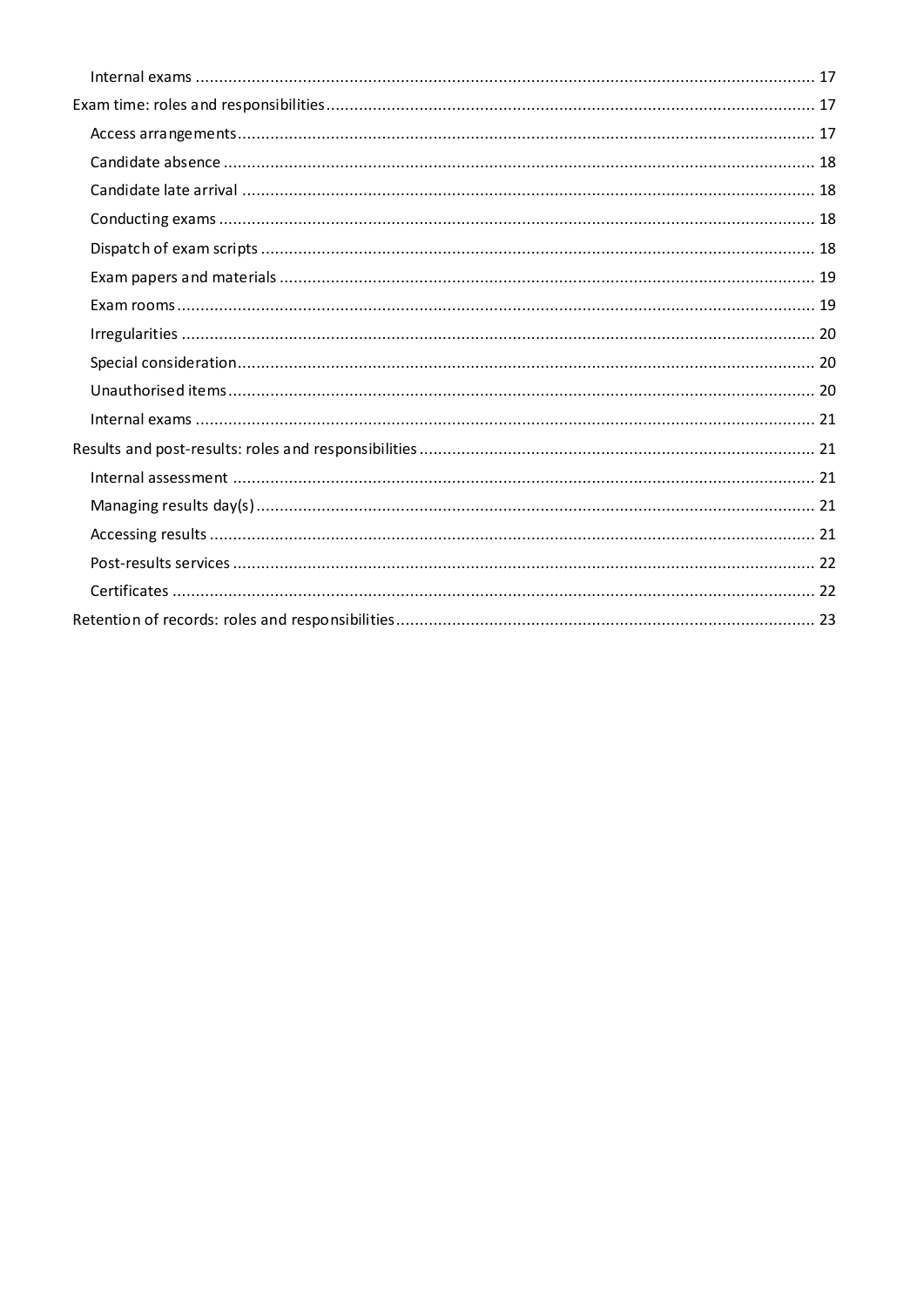## <span id="page-3-0"></span>**Purpose of the policy**

The centre is committed to ensuring that the exams management and administration process is run effectively and efficiently and in compliance with the published JCQ regulations and awarding body requirements.

This exam policy will ensure that:

- all aspects of the centre's exam process is documented, supporting the exams contingency plan, and other relevant exams-related policies, procedures and plans are signposted to
- the workforce is well informed and supported
- all centre staff involved in the exams process clearly understand their roles and responsibilities
- all exams and assessments are conducted according to JCQ and awarding body regulations, guidance and instructions, thus maintaining the integrity and security of the exam/assessment system at all times
- exam candidates understand the exams process and what is expected of them

<span id="page-3-1"></span>This policy is reviewed annually to ensure ways of working in the centre are accurately reflected and that exams and assessments are conducted to current JCQ (and awarding body) regulations, instructions and guidance.

## **Roles and responsibilities overview**

**The head of centre** is the individual who is accountable to the awarding bodies for ensuring that the centre is always compliant with the published JCQ regulations and awarding body requirements in order to ensure the security and integrity of the examinations/assessments.

**The examinations officer** is the person appointed by the head of centre to act on behalf of, and be the main point of contact for, the centre in matters relating to the general administration of awarding body examinations and assessments.

**The head of centre may not appoint themselves as the examinations officer.** A head of centre and an examinations officer are two distinct and separate roles. [\(GR](http://www.jcq.org.uk/exams-office/general-regulations)\_2)

Head of centre responsibilities

The 'head of centre' is the most senior operational officer in the organisation. This may be the headteacher of a school, the principal of a college, the Chief Executive Officer of an Academy Trust or the Managing Director of a company or training provider. It is the responsibility of the head of entre to ensure that all staff comply with the instructions in this booklet.

For details about specific head of centre responsibilities, see sections 1, 8, 11, 12, 13, 16, 24, Appendix 1, section 6 and Appendix 8. [\(ICE](http://www.jcq.org.uk/exams-office/ice---instructions-for-conducting-examinations) Introduction)

## **Head of centre**

- Understands the contents, refers to and directs relevant centre staff to annually updated JCQ publications including:
	- o [General Regulations for Approved Centres](http://www.jcq.org.uk/exams-office/general-regulations) (GR)
	- o [Instructions for Conducting Examinations](http://www.jcq.org.uk/exams-office/ice---instructions-for-conducting-examinations) (ICE)
	- o [Access Arrangements and Reasonable Adjustments](http://www.jcq.org.uk/exams-office/access-arrangements-and-special-consideration/regulations-and-guidance) (AA)
	- o [Suspected Malpractice -](http://www.jcq.org.uk/exams-office/malpractice) Policies and Procedures (SM)
	- o [Instructions for conducting non-examination assessments](http://www.jcq.org.uk/exams-office/non-examination-assessments) (NEA) (and the instructions for conducting coursework)
	- o [A guide to the special consideration process](http://www.jcq.org.uk/exams-office/access-arrangements-and-special-consideration/regulations-and-guidance) (SC)
- Ensures the centre has appropriate accommodation to support the size of the cohorts being taught including appropriate accommodation for candidates requiring access arrangements for exams and assessments.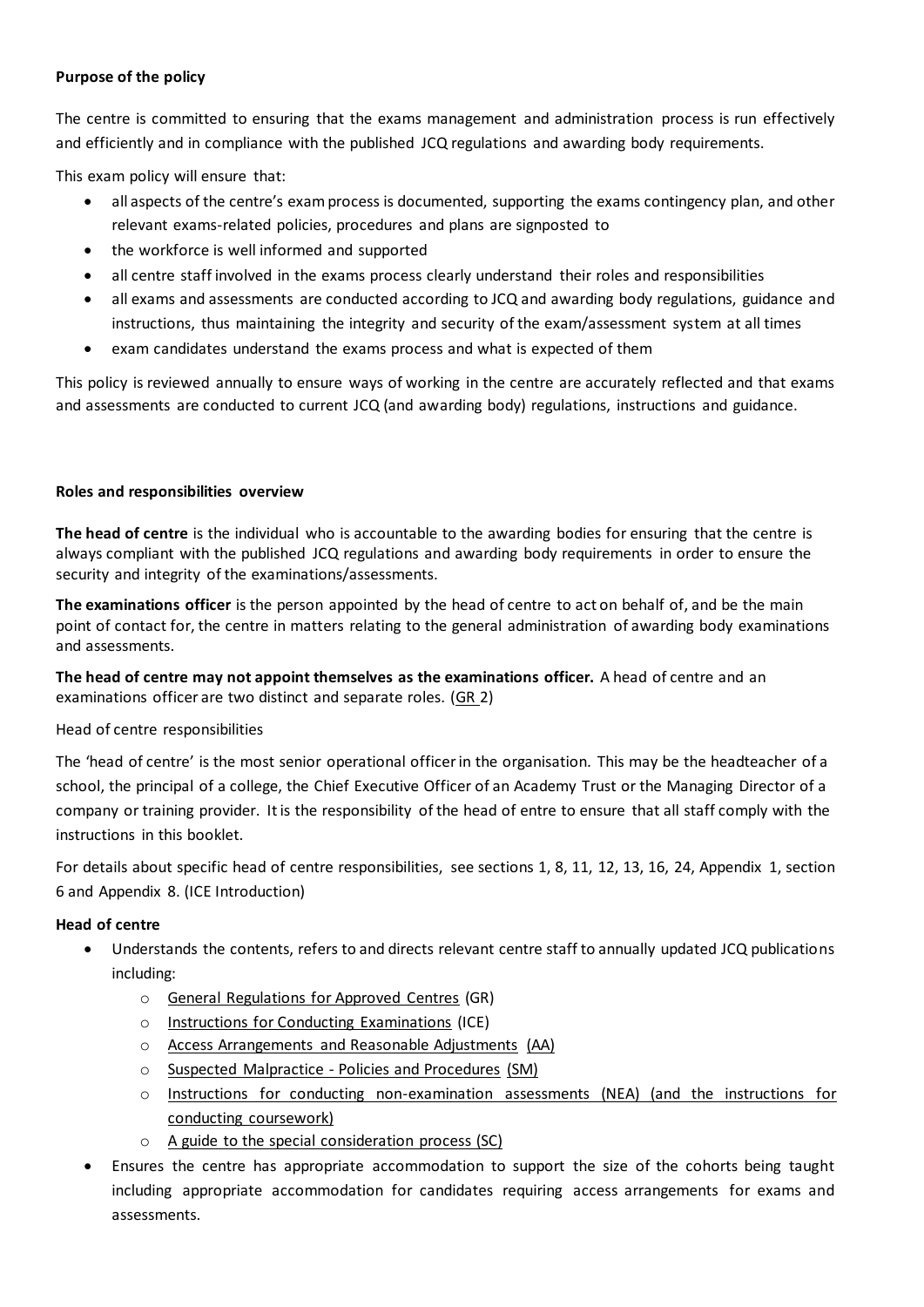## <span id="page-4-0"></span>**National Centre Number Register**

- Takes responsibility for confirming, on an annual basis, that they are aware of and adhering to the latest version of the JCQ's regulations by responding to the head of centre's declaration which is managed as part of the National Centre Number Register (NCNR) annual update.
- Understands that this responsibility cannot be delegated to a member of the senior leadership team or the examinations officer, and acknowledges that failure to respond to the NCNR annual update, and/or the head of centre's declaration, will result in:
	- o the centre status being suspended
	- o the centre not being able to submit examination entries
	- o the centre not receiving or being able to access question papers.

## <span id="page-4-1"></span>**Recruitment, selection and training of staff**

- Retains a workforce of an appropriate size and competence, including sufficient managerial and other resource, to undertake the delivery of the qualification as required by an awarding body. This includes taking reasonable steps to ensure occupational competence where this is required for the assessment of specific qualifications.
- Provides fully qualified teachers to mark non-examination assessments, and/or fully qualified assessors for the verification of centre-assessed components.
- Enables the relevant senior leader(s), the examinations officer (EO) and the SENCo to receive appropriate training and support in order to facilitate the effective delivery of examinations and assessments within the centre, and ensure compliance with the published JCQ regulations.
- Appoints a SENCo who will determine appropriate arrangements for candidates with learning difficulties and disabilities.

## <span id="page-4-2"></span>**Internal governance arrangements**

- Has in place a written escalation process should the head of centre, or a member of the senior leadership team with oversight of examination administration, be absent [\(GR](http://www.jcq.org.uk/exams-office/general-regulations) 5.3).
- Has in place a member of the senior leadership team who will provide support and guidance to the examinations officer and ensure that the integrity and security of examinations and assessments is maintained throughout an examination series.
- Ensures centre staff undertake key tasks within the exams process and meet internal deadlines set by the EO.
- Makes sure that a teacher, a tutor or a senior member of centre staff who teaches the subject being examined, is not an invigilator during an examination.

## <span id="page-4-3"></span>**Delivery of qualifications**

- Delivers qualifications, as required by the awarding body, in accordance with relevant equality legislation. This includes but is not limited to ensuring that qualifications are made available to all candidates capable of undertaking them and seeking reasonable adjustments for disabled candidates.
- Enables candidates to receive sufficient and up to date laboratory experience, or relevant training where required by the subject concerned.

## <span id="page-4-4"></span>**Public liability**

• Complies with local health and safety rules which are in place and that the centre is adequately covered for public liability claims.

## <span id="page-4-5"></span>**Security of assessment materials**

Takes all reasonable steps to maintain the integrity of the examinations/assessments, including the security of all assessment materials, by ensuring: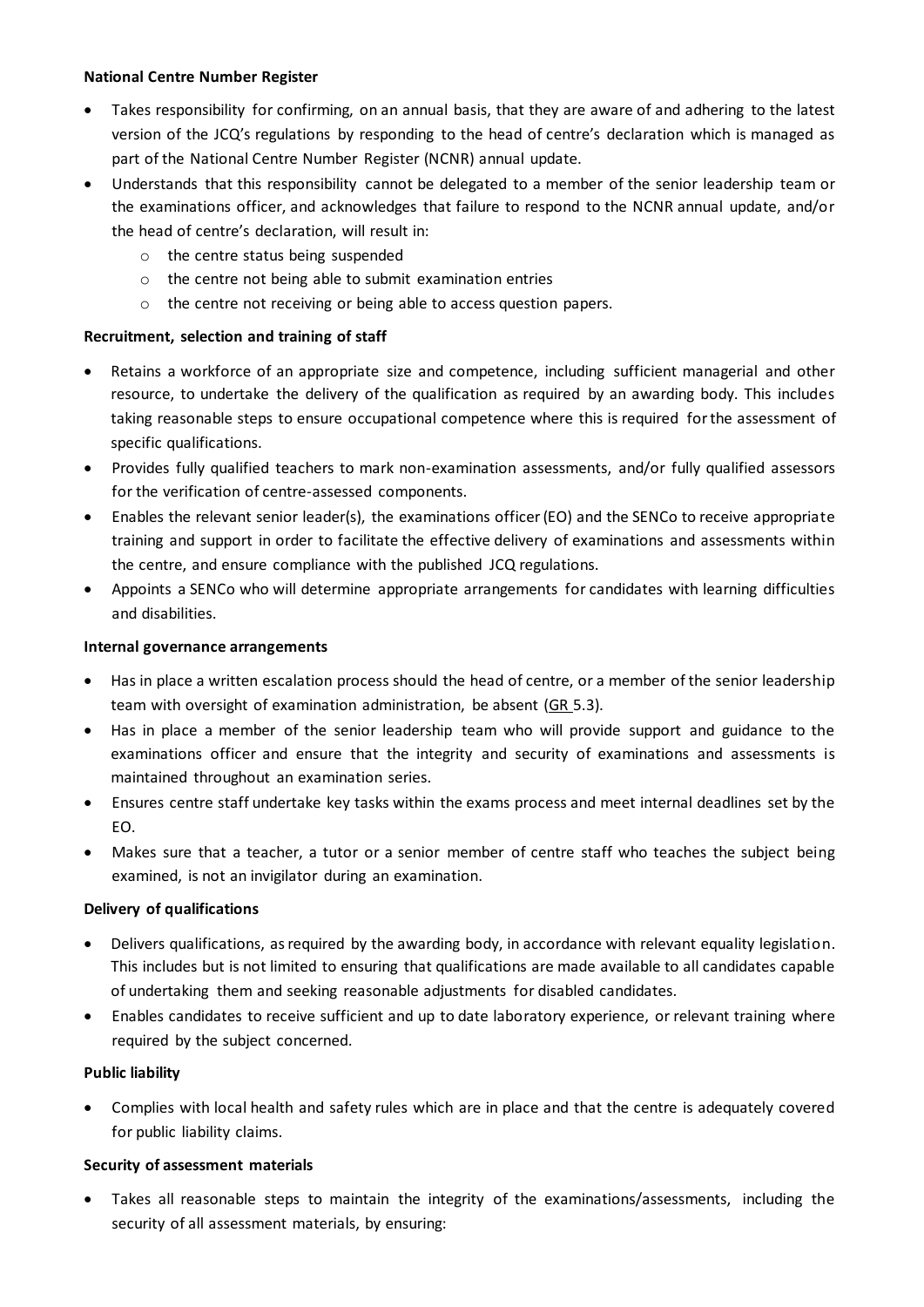- $\circ$  the location of the centre's secure storage facility in a secure room solely assigned to examinations for the purpose of administering secure examination materials
- $\circ$  appropriate arrangements are in place to ensure that confidential materials are only handed over to authorised members of centre staff
- $\circ$  access to the secure room and secure storage facility is restricted to the authorised two to six keyholders (ensuring only persons authorised by the head of centre and the exams officer are allowed access to the centre's secure storage facility as one of the two to six key holders)
- o the relevant awarding body is immediately informed if the security of question papers or confidential supporting instructions is put at risk
- o that arrangements are in place to check that the correct question paper packets are opened by authorised members of centre staff.
- Makes arrangements to receive, check and store question papers and examination material safely and securely at all times and for as long as required in accordance with the current JCQ publication *Instructions for Conducting Examinations.*
- Makes arrangements to receive and issue material received from the awarding bodies to staff and candidates, and notify them of any advice and instructions relevant to the examinations and assessments
- Allows candidates access to relevant pre-release materials on, or as soon as possible after, the date specified by the awarding bodies.
- Obtains written approval from the relevant awarding body before permitting a third party to deliver any part of a qualification including assessments.
- Through taking an ethical approach and working proactively to avoid malpractice among students and staff takes all reasonable steps to prevent the occurrence of any malpractice/maladministration before, during the course of and after examinations have taken place.
- Ensures irregularities are investigated and informs the awarding bodies immediately of any cases of alleged, suspected or actual incidents of malpractice or maladministration, involving a candidate or a member of staff.
- Ensures risks to the exam process are assessed and appropriate risk management processes/contingency plans are in place (that allow the senior leadership team to act immediately in the event of an emergency or staff absence) [\(GR](http://www.jcq.org.uk/exams-office/general-regulations)\_5.3) – see Exams Contingency Plan.
- Ensures required internal appeals procedures are in place and drawn to the attention of candidates and (where relevant) their parents/carers (GR 5.7, 5.13) – see Exams Appeals Policy.
- Ensures the centre's equalities policy demonstrating the centre's compliance with relevant legislation is in place and details the processes followed in respect of identifying the need for, requesting and implementing access arrangements  $(GR_5.3, 5.4)$  $(GR_5.3, 5.4)$  – see Equalities Statement and Examination Access Arrangements Policy.
- Ensures a complaints and appeals procedure covering general complaints regarding the centre's delivery or administration of a qualification is in place and drawn to the attention of candidates and their parents/carers  $(GR 5.8)$  $(GR 5.8)$  – see Exams Appeals Policy.
- Ensures the centre has a child protection/safeguarding policy in place, including Disclosure and Barring Service (DBS) clearance, which satisfies current legislative requirements ( $GR\ 5.3$ ) – see Child Protection Policy*.*
- Ensures the centre has a data protection policy in place that complies with General Data Protection Regulation and Data Protection Act 2018 regulations [\(GR](http://www.jcq.org.uk/exams-office/general-regulations) 5.3, 5.8) – see General Data Protection Regulations Policy.
- Ensures the centre has documented processes in place relating to access arrangements and reasonable adjustments  $(GR 5.4)$  $(GR 5.4)$  – see Examination Access Arrangements Policy.

## <span id="page-5-0"></span>**Conflicts of interest**

• Ensures the relevant awarding bodies are informed of any **conflict of interest** where: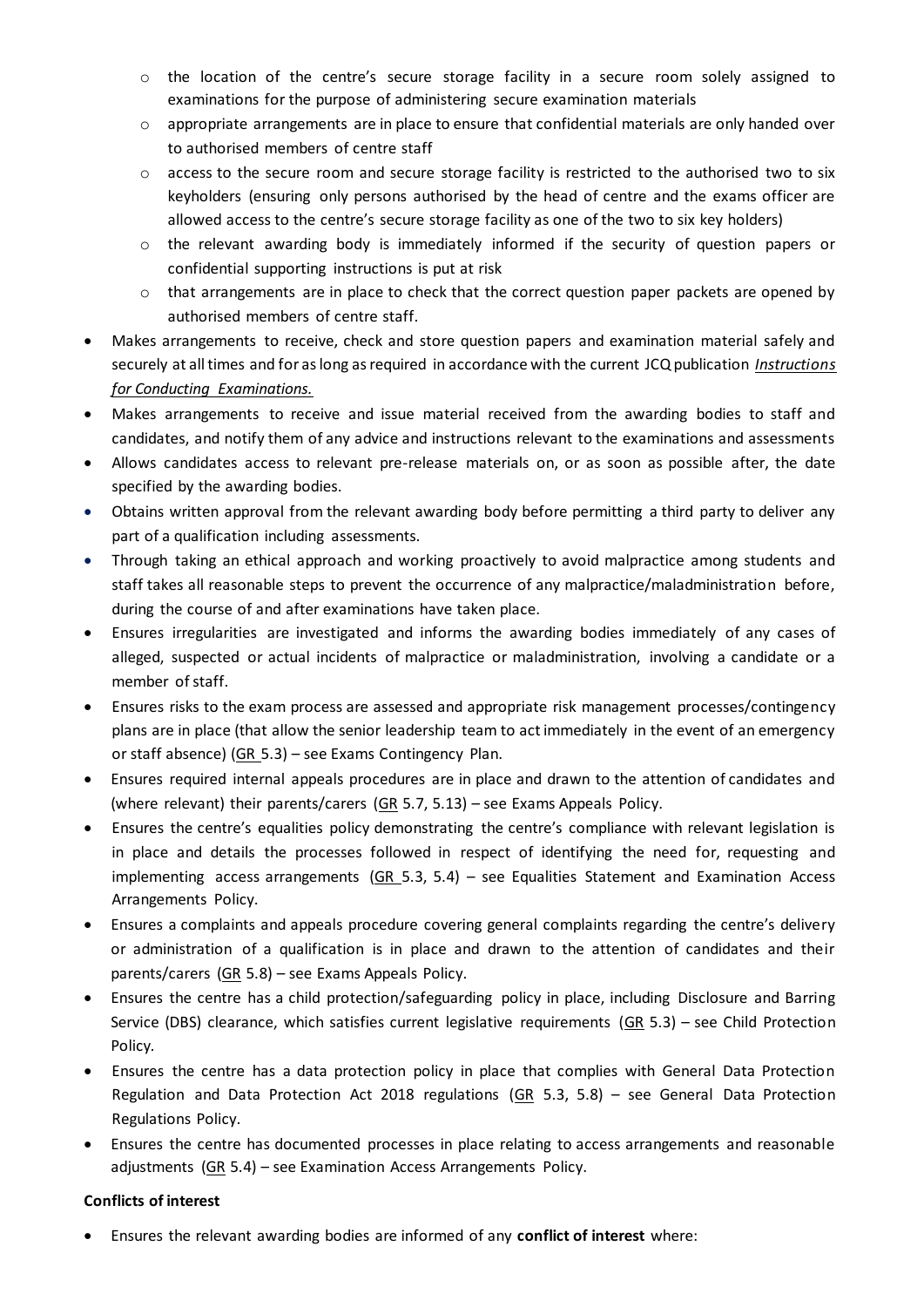- $\circ$  a member of centre staff is taking a qualification at the centre which includes internally assessed components/units (taking at the centre as a last resort where unable to find an alternative centre)
- $\circ$  a candidate is being taught and prepared for a qualification which includes internally assessed components/units by a member of centre staff with a personal connection to the candidate.
- Maintains records that confirm the measures taken/protocols in place to mitigate any potential risk to the integrity of the qualifications affected by the above, and where:
	- $\circ$  a member of exams office staff has a personal connection to a candidate being entered for exams and assessments at the centre or at another centre
	- o a member of centre staff is taking a qualification at the centre which does not include internally assessed components/units (taking at the centre as a last resort where unable to find an alternative centre)
	- o a member of centre staff is taking a qualification at another centre.
- Ensures other relevant centre staff where they may be involved in the receipt and dispatch of confidential exam materials are briefed on the requirements for maintaining the integrity and confidentiality of the exam materials [\(GR](http://www.jcq.org.uk/exams-office/general-regulations) 5.3).

## <span id="page-6-0"></span>**Centre inspections**

- Co-operates with the JCQ Centre Inspection Service, an awarding body or a regulatory authority when subject to an inspection, an investigation or an unannounced visit, and takes all reasonable steps to comply with all requests for information or documentation made by an awarding body or regulatory authority as soon as is practical.
- Allows all venues used for examinations and assessments, paperwork and secure storage facilities to be open to inspection.
- Understands the JCQ Centre Inspector will identify him/herself with a photo ID card and must be accompanied throughout his/her tour of the premises, including inspection of the centre's secure storage facility.

- Understands the contents of annually updated JCQ publications including:
	- o [General Regulations for Approved Centres](http://www.jcq.org.uk/exams-office/general-regulations)
	- o [Instructions for Conducting Examinations](http://www.jcq.org.uk/exams-office/ice---instructions-for-conducting-examinations)
	- o [Suspected Malpractice -](http://www.jcq.org.uk/exams-office/malpractice) Policies and Procedures
	- o [Post-results services](http://www.jcq.org.uk/exams-office/post-results-services) (PRS)
	- o [A guide to the special consideration process](https://www.jcq.org.uk/exams-office/access-arrangements-and-special-consideration/regulations-and-guidance/)
- Completes/submits the National Centre Number Register annual update (administered on behalf of the JCQ member awarding bodies by OCR [https://ocr.org.uk/administration/ncn-annual-update/\)](https://ocr.org.uk/administration/ncn-annual-update/) by the end of October each year.
- Is familiar with the contents of annually updated information from awarding bodies on administrative procedures, key tasks, key dates and deadlines.
- Ensures key tasks are undertaken and key dates and deadlines met.
- Recruits, trains and deploys a team of internal/external invigilators; appoints lead invigilators, as required and keeps a record of the content of training provided to invigilators for the required period.
- Works with the SENCo to ensure invigilators supervising access arrangement candidates and those acting as a facilitator supporting access arrangement candidates fully understand the respective role and what is and what is not permissible in the exam room.
- Supports the head of centre in ensuring that awarding bodies are informed of any conflict of interest declared by members of centre staff and in maintaining records that confirm the measures taken/protocols in place to mitigate any potential risk to the integrity of the qualifications affected before the published deadline for entries.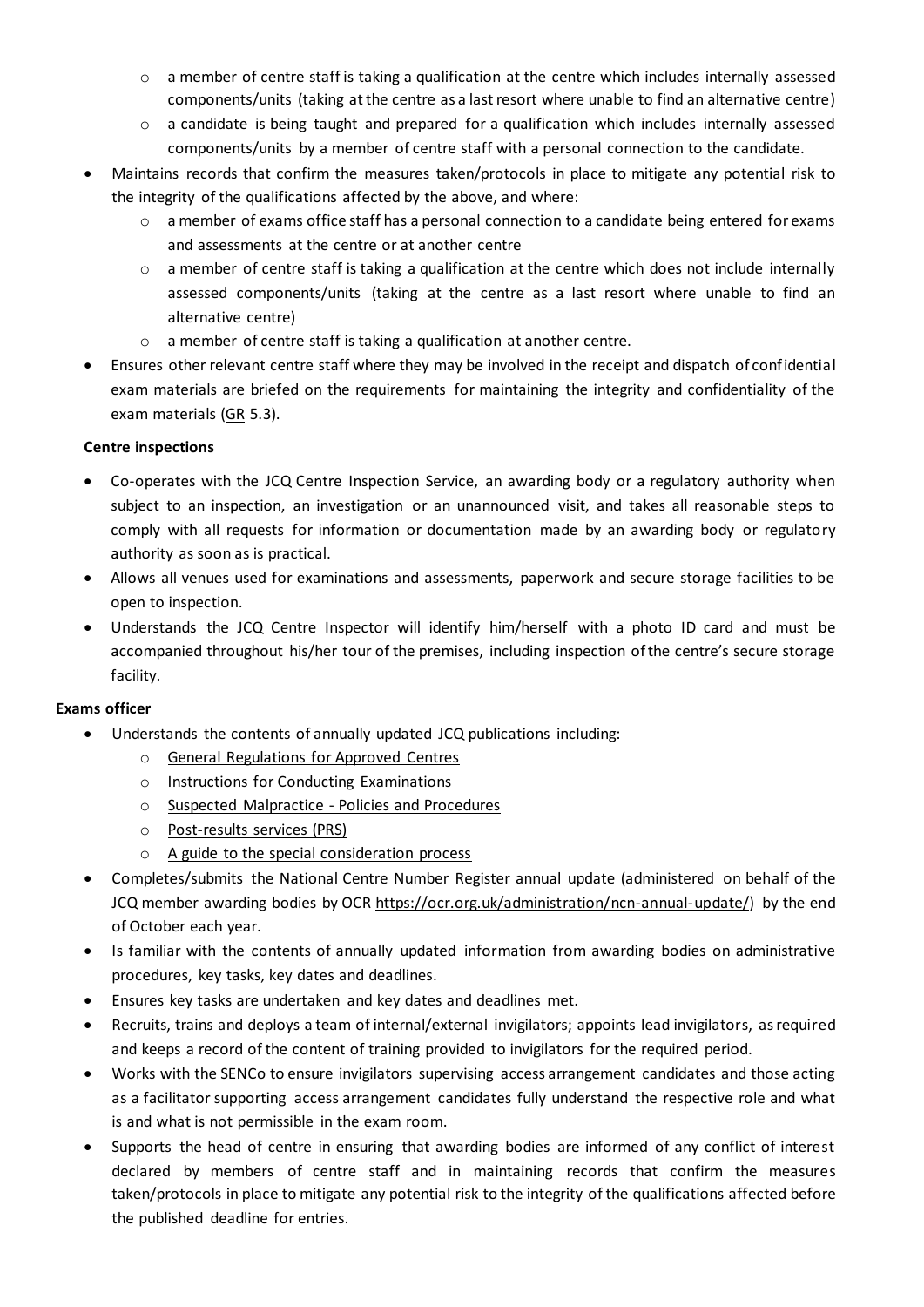• Briefs other relevant centre staff where they may be involved in the receipt and dispatch of confidential exam materials on the requirements for maintaining the integrity and confidentiality of the exam materials.

## **Special educational needs co-ordinator (SENCo)**

- Understands the contents, refers to and directs relevant centre staff to annually updated JCQ publications including:
	- o [Access Arrangements and Reasonable Adjustments](http://www.jcq.org.uk/exams-office/access-arrangements-and-special-consideration/regulations-and-guidance)
- Leads on the access arrangements and reasonable adjustments process (referred to in this policy as 'access arrangements').
- If not the qualified access arrangements assessor, works with the person appointed, on all matters relating to assessing candidates and ensures the correct procedures are followed.
- Presents when requested by a JCQ Centre Inspector, evidence of the assessor's qualification.

## **Senior leaders**

- Are familiar with the contents, refer to and direct relevant centre staff to annually updated JCQ publications including:
	- o [General Regulations for Approved Centres](http://www.jcq.org.uk/exams-office/general-regulations)
	- o [Instructions for Conducting Examinations](http://www.jcq.org.uk/exams-office/ice---instructions-for-conducting-examinations)
	- o [Access Arrangements and Reasonable Adjustments](http://www.jcq.org.uk/exams-office/access-arrangements-and-special-consideration/regulations-and-guidance)
	- o [Suspected Malpractice -](http://www.jcq.org.uk/exams-office/malpractice) Policies and Procedures
	- o [Instructions for conducting non-examination assessments](http://www.jcq.org.uk/exams-office/non-examination-assessments) (and the instructions for conducting coursework)
	- o [A guide to the special consideration process](http://www.jcq.org.uk/exams-office/access-arrangements-and-special-consideration/regulations-and-guidance)
- Ensure teaching staff undertake key tasks, as detailed in this policy, within the exams process (exam cycle) and meet internal deadlines set by the EO and SENCo.
- Ensure teaching staff keep themselves updated with awarding body subject and teacher-specific information to confirm effective delivery of qualifications.
- Ensure teaching staff attend relevant awarding body training and update events.

## **Teaching staff**

- Undertake key tasks, as detailed in this policy, within the exams process and meet internal deadlines set by the EO and SENCo.
- Keep updated with awarding body subject and teacher-specific information to confirm effective delivery of qualifications.
- Attend relevant awarding body training and update events.

## **Invigilators**

- Attend/undertake training, update, briefing and review sessions as required.
- Provide information as requested on their availability to invigilate.
- Sign a confidentiality and security agreement and confirm whether they have any current maladministration/malpractice sanctions applied to them.

## **Reception staff**

• Support the EO in the receipt and dispatch of confidential exam materials and follow the requirements for maintaining the integrity and confidentiality of the exam materials.

## **Site staff**

• Support the EO in relevant matters relating to exam rooms and resources.

# **Candidates**

Where applicable in this policy, the term 'candidates' refers to candidates and/or their parents/carers.

## <span id="page-7-0"></span>**The exam cycle**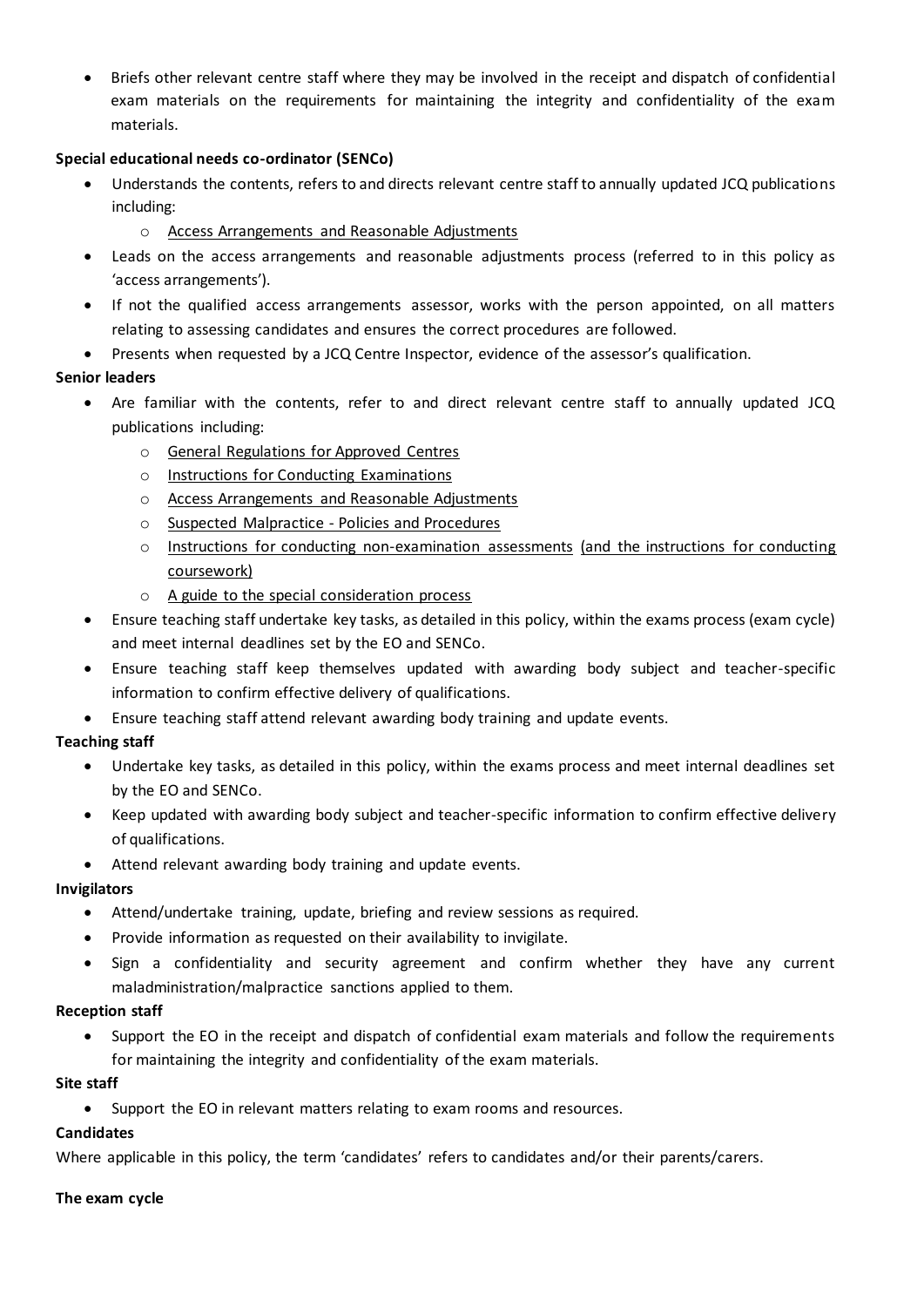The exams management and administration process that needs to be undertaken for each **exam series** is often referred to as the **exam cycle** and relevant tasks required within this grouped into the following stages:

- planning
- entries
- pre-exams
- exam time
- results and post-results

<span id="page-8-0"></span>This policy identifies roles and responsibilities of centre staff within this cycle.

## **Planning: roles and responsibilities**

## <span id="page-8-1"></span>**Information sharing**

## **Head of centre**

• Directs relevant centre staff to annually updated JCQ publications including [GR,](http://www.jcq.org.uk/exams-office/general-regulations) [ICE,](http://www.jcq.org.uk/exams-office/ice---instructions-for-conducting-examinations) [AA,](http://www.jcq.org.uk/exams-office/access-arrangements-and-special-consideration) [SM,](http://www.jcq.org.uk/exams-office/malpractice) [NEA](http://www.jcq.org.uk/exams-office/non-examination-assessments) (and the instructions for conducting coursework) and [SC.](http://www.jcq.org.uk/exams-office/access-arrangements-and-special-consideration/regulations-and-guidance)

## **Exams officer**

- Signposts relevant centre staff to JCQ publications and awarding body documentation relating to the exams process that have been updated.
- Signposts relevant centre staff to JCQ information that should be provided to candidates.
- As the centre administrator, approves relevant access rights for centre staff to access awarding body secure extranet sites.

## <span id="page-8-2"></span>**Information gathering**

## **Exams officer**

- Undertakes an annual information gathering exercise in preparation for each new academic year to ensure data about all qualifications being delivered is up to date and correct.
- Collates all information gathered into one central point of reference.
- Researches awarding body guidance to identify administrative processes, key tasks, key dates and deadlines for all relevant qualifications.
- Produces an annual exams plan of key tasks and key dates to ensure all external deadlines can be effectively met; informs key centre staff of internal deadlines.
- Collects information on internal exams to enable preparation for and conduct of mock exams.

## **Senior leaders**

- Respond (or ensure teaching staff respond) to requests from the EO on information gathering.
- Meet the internal deadline for the return of information.
- Inform the EO of any changes to information in a timely manner minimising the risk of late or other penalty fees being incurred by an awarding body.
- Note the internal deadlines in the annual exams plan and directs teaching staff to meet these.

## <span id="page-8-3"></span>**Access arrangements**

## **Head of centre**

- Ensures there is appropriate accommodation for candidates requiring access arrangements in the centre for all examinations and assessments.
- Ensures a written process is in place to not only check the qualification(s) of the appointed assessor(s) but that the correct procedures are followed as per Chapter 7 of the JCQ publication Access Arrangements [and Reasonable Adjustments.](http://www.jcq.org.uk/exams-office/access-arrangements-and-special-consideration/regulations-and-guidance)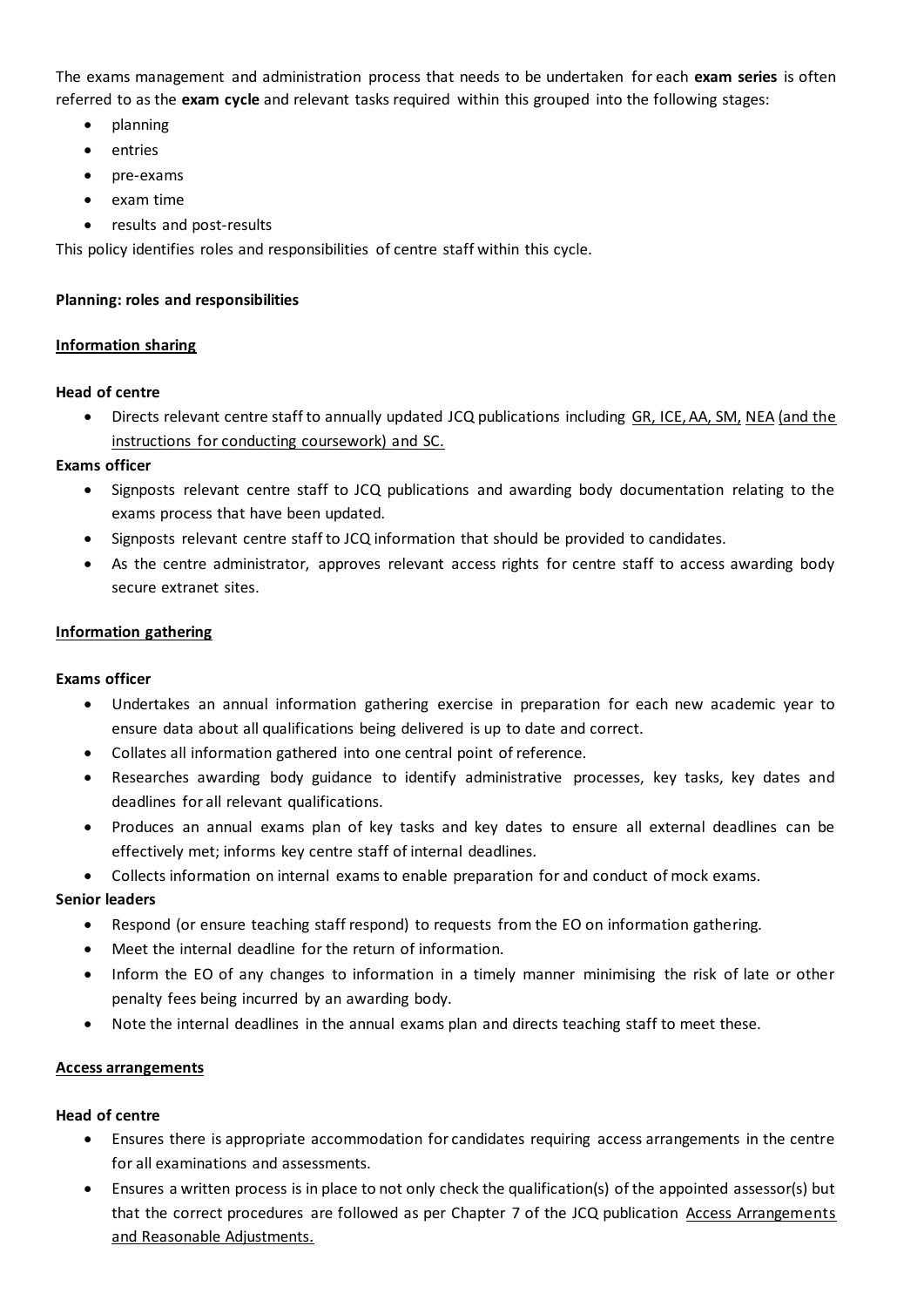• Ensures the SENCo is fully supported in effectively implementing access arrangements and reasonable adjustments once approved.

## **SENCo**

- Assesses candidates (or works with the appropriately qualified assessor as appointed by the head of centre) to identify access arrangements requirements.
- Gathers **evidence** to support the need for access arrangements for a candidate.
- Liaises with teaching staff to gather evidence of **normal way of working** of an affected candidate.
- Determines candidate eligibility for arrangements or adjustments that are centre-delegated.
- Gathers signed **Personal data consent, Privacy Notice (AAO) and Data Protection confirmation** forms (from candidates where required.
- Applies for **approval** through **Access arrangements online** (AAO) via the **Centre Admin Portal** (CAP), where required or through the awarding body where qualifications sit outside the scope of AAO.
- Keeps a file for each candidate for JCQ inspection purposes containing all the required documentation (if documentation is stored electronically, an e-folder must be created for each individual candidate. The candidate's e-folder must hold each of the required documents for inspection).
- Employs good practice in relation to the Equality Act 2010.
- Liaises with the EO regarding exam time arrangements for access arrangement candidates.
- Ensures staff appointed to facilitate access arrangements for candidates are appropriately trained and understand the rules of the particular arrangement(s) and keeps a record of the content of training provided to facilitators for the required period.
- Works with the EO to ensure invigilators and those acting as a facilitator fully understand the respective role and what is and what is not permissible in the exam room.
- Provides and annually reviews a centre policy on the use of word processors in exams and assessments [\(AA](http://www.jcq.org.uk/exams-office/access-arrangements-and-special-consideration) 5.8) – see Examination Access Arrangements Policy.
- Ensures criteria for candidates granted separate invigilation within the centre is clear, meets JCQ regulations and best meets the needs of individual candidates and remaining candidates in main exam rooms:
	- o evidence of need and proof that it is a pupil's normal way of working is required
	- $\circ$  where a new request is made and there is no established evidence, parents will generally be asked to refer to their GP in the first instance.

## **Senior leaders, Teaching staff**

- Support the SENCo in determining and implementing appropriate access arrangements.
- <span id="page-9-0"></span>• Provide a statement for inspection purposes which details the criteria the centre uses to award and allocate word processors for examinations – see Examination Access Arrangements Policy.

## **Internal assessment and endorsements**

## <span id="page-9-1"></span>**Head of centre**

## **Controlled assessments, coursework and non-examination assessments**

- Ensures arrangements are in place to co-ordinate and standardise all marking of centre-assessed components and ensures that candidates' centre-assessed work is produced, authenticated and marked, or assessed and quality assured in accordance with the awarding bodies' instructions.
- Ensures that teaching staff, in accordance with awarding bodies' instructions, return all subject-specific forms by the required date.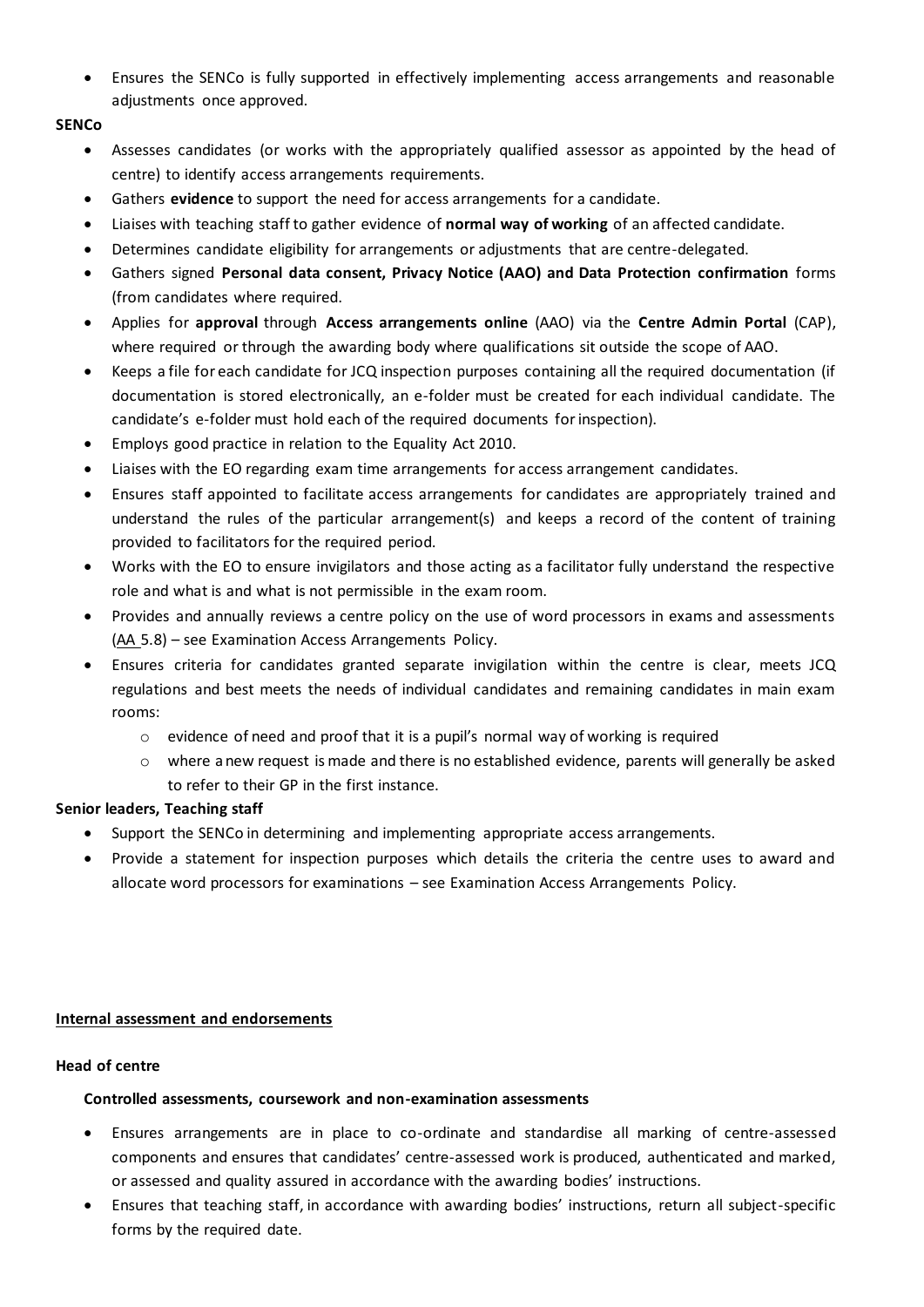- Provides fully qualified teachers to mark non-examination assessments.
- Ensures an **internal appeals procedure** relating to internal assessment decisions is in place for a candidate to appeal against and request a review of the centre's marking (see Roles and responsibilities overview).
- Ensures a non-examination assessment policy is in place for GCSE qualifications which include components of non-examination assessment [\(GR](http://www.jcq.org.uk/exams-office/general-regulations) 5.7, [NEA](https://www.jcq.org.uk/exams-office/non-examination-assessments) 1) – see Non-examination Assessment Policy
- Ensures any irregularities relating to the production of work by candidates are investigated and dealt with internally if discovered prior to a candidate signing the authentication statement (where required) or reported to the awarding body if a candidate has signed the authentication statement.

## **Senior leaders**

- Ensure teaching staff have the necessary and appropriate knowledge, understanding, skills, and training to set tasks, conduct task taking, and to assess, mark and authenticate candidates' work.
- Ensure appropriate internal moderation, standardisation and verification processes are in place.
- Ensure teaching staff delivering OCR Cambridge Nationals, Entry Level Certificate qualifications follow JCQ *[Instructions for Conducting Coursework](http://www.jcq.org.uk/exams-office/coursework)* and the specification provided by the awarding body.
- Ensure teaching staff delivering GCSE specifications (which include components of non-examination assessment) follow JCQ *[Instructions for Conducting Non-examination Assessments](http://www.jcq.org.uk/exams-office/non-examination-assessments)* and the specification provided by the awarding body.
- For other qualifications, ensure teaching staff follow appropriate instructions issued by the awarding body.
- Ensure teaching staff inform candidates of their centre assessed marks as a candidate may request a review of the centre's marking before marks are submitted to the awarding body.

## **Teaching staff**

- Ensure appropriate instructions for conducting internal assessment are followed.
- Ensure candidates are aware of JCQ and awarding body information for candidates on producing work that is internally assessed (coursework, non-examination assessments, social media) prior to assessments taking place.
- Ensure candidates are informed of their centre assessed marks as a candidate may request a review of the centre's marking before marks are submitted to the awarding body.

## **Exams officer**

- Identifies relevant key dates and administrative processes that need to be followed in relation to internal assessment.
- Signposts teaching staff to relevant JCQ *[Information for Candidates](https://www.jcq.org.uk/exams-office/information-for-candidates-documents/)* documents that are annually updated.

## <span id="page-10-0"></span>**Invigilation**

## **Head of centre**

- Ensures relevant support is provided to the EO in recruiting, training and deploying a team of invigilators.
- Ensures, if contracting supply staff to act as invigilators, that such persons are competent and fully trained, understanding what is and what is not permissible (and not taking on its own an assurance from a recruitment agency, that this is the case).
- Determines if additional invigilators will be deployed in timed Art exams in addition to the subject teacher to ensure the supervision of candidates is maintained at all times.

- Recruits additional invigilators where required to effectively cover all exam periods/series throughout the academic year.
- Collects information on new recruits to identify if they have invigilated previously and if any current maladministration/malpractice sanctions are applied to them.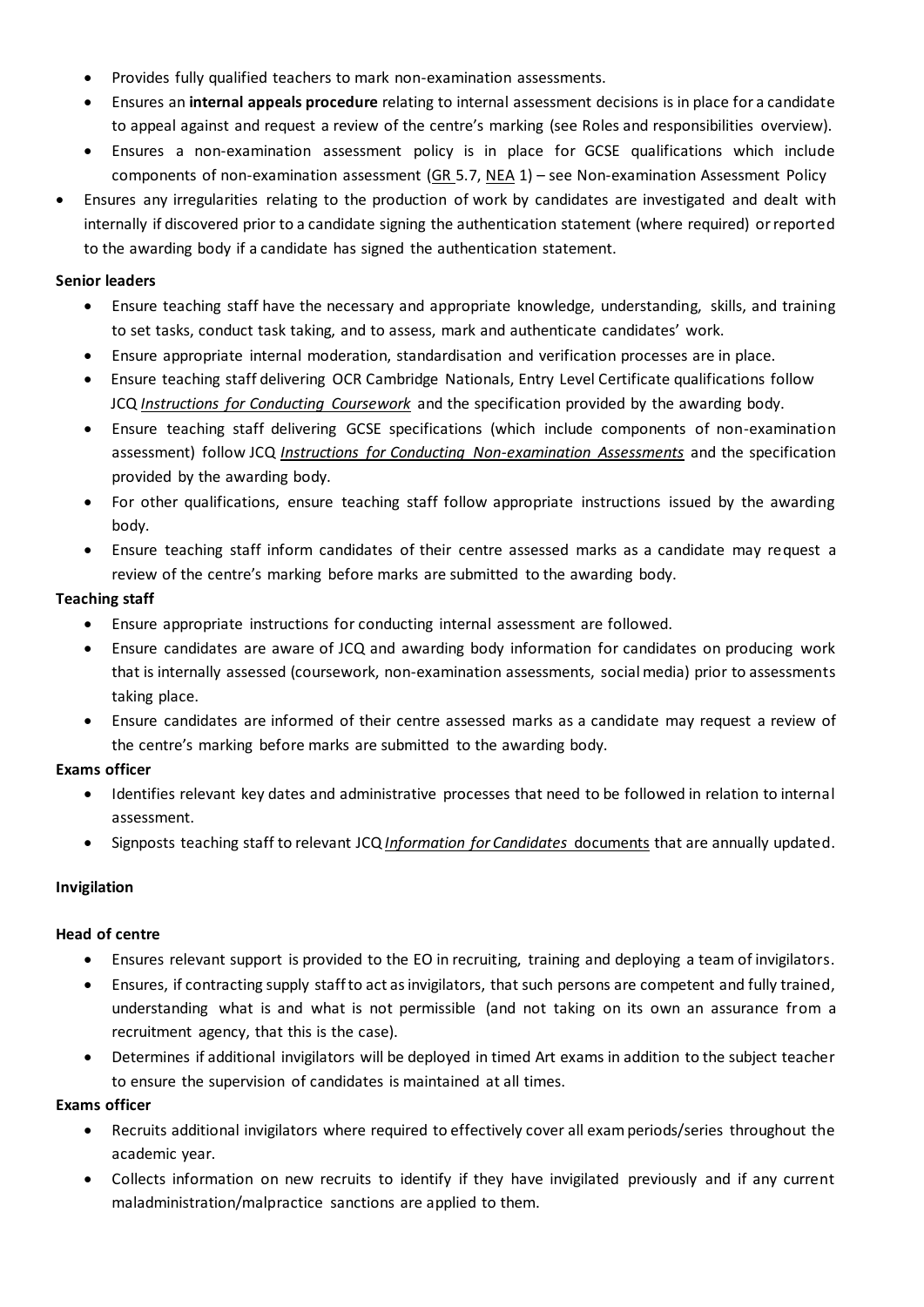- Provides training for new invigilators on the instructions for conducting exams and an annual update for the existing invigilation team so that they are aware of any changes in a new academic year before they are allocated to invigilate an exam.
- Ensures invigilators supervising access arrangement candidates understand their role (and the role of a facilitator who may be supporting a candidate) and the rules and regulations of the access arrangement(s).
- Ensures invigilators are briefed on the access arrangement candidates in their exam room, made aware of the access arrangement(s) awarded (ensuring these candidates are identified on the seating plan) and confirms invigilators understand what is and what is not permissible.

## <span id="page-11-0"></span>**Entries: roles and responsibilities**

## <span id="page-11-1"></span>**Estimated entries**

## **Exams officer**

- Requests estimated or early entry information, where this may be required by awarding bodies, from curriculum leaders (CLs) in a timely manner to ensure awarding body external deadlines for submission can be met.
- Makes candidates aware of the JCQ *Information for Candidates – Privacy Notice* at the start of a vocational qualification or when entries are being processed for a general qualification.

## **Senior leaders**

- Provide entry information requested by the EO to the internal deadline.
- Inform the EO immediately of any subsequent changes to entry information.

## <span id="page-11-2"></span>**Final entries**

## **Exams officer**

- Requests final entry information from CLs in a timely manner to ensure awarding body external deadlines for submission can be met.
- Informs CLs of subsequent deadlines for making changes to final entry information without charge.
- Confirms with CLs final entry information that has been submitted to awarding bodies.
- Ensures as far as possible that entry processes minimise the risk of entries or registrations being missed reducing the potential for late or other penalty fees being charged by awarding bodies.
- Observes each awarding body's terms and conditions for the entry and withdrawal of candidates for their examinations and assessments.

## **Senior leaders**

- Provide information requested by the EO to the internal deadline.
- Inform the EO immediately, or at the very least prior to the deadlines, of any subsequent changes to final entry information, which includes:
	- o changes to candidate personal details
	- o amendments to existing entries
	- o withdrawals of existing entries
- Check final entry submission information provided by the EO and confirms information is correct.

## <span id="page-11-3"></span>**Entry fees**

• Initial exam fees are paid by the centre.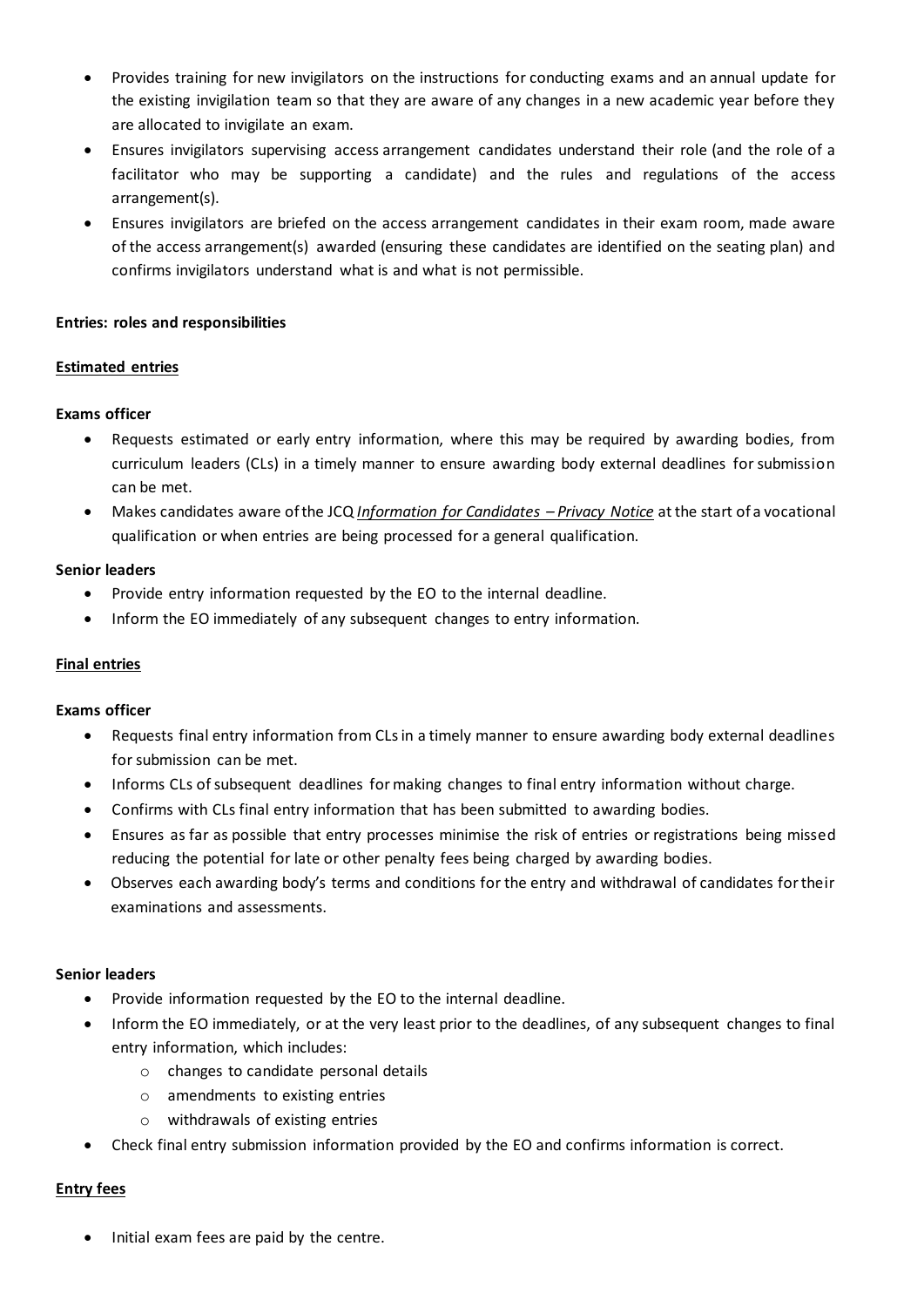- Late entry or amendment fees are paid by the centre.
- If candidates fail to sit an exam or fail to meet the requirements of the course, fee reimbursements maybe will not be sought from the candidates.

### <span id="page-12-0"></span>**Late entries**

### **Exams officer**

Has clear entry procedures in place to minimise the risk of late entries.

#### **Senior leaders**

- Minimise the risk of late entries by:
	- $\circ$  following procedures identified by the EO in relation to making final entries on time
	- o meeting internal deadlines identified by the EO for making final entries.

## <span id="page-12-1"></span>**Re-sit entries**

- Where applicable, re-sit decisions will be made in consultation with candidates, parents/carers, subject teachers, curriculum leaders and the exams officer.
- Re-sit fees, where applicable, are paid by the candidate.

#### <span id="page-12-2"></span>**Private candidates**

- Blessed Trinity RC College does not generally accept entries from private candidates.
- Blessed Trinity RC College does not act as an exams centre for other organisations.

## <span id="page-12-3"></span>**Candidate statements of entry**

#### **Exams officer**

• Provides candidates with statements of entry for checking.

## **Teaching staff**

• Ensure candidates check statements of entry and return any relevant confirmation required to the EO.

## **Candidates**

• Confirm entry information is correct or notify the EO of any discrepancies.

## <span id="page-12-4"></span>**Pre-exams: roles and responsibilities**

## <span id="page-12-5"></span>**Access arrangements**

## **SENCo**

- Ensures appropriate arrangements, adjustments and adaptations are in place to facilitate access to exams/assessments for candidates where they are disabled within the meaning of the Equality Act (unless a temporary emergency arrangement is required at the time of an exam).
- Ensures a candidate is involved in any decisions about arrangements, adjustments and /or adaptations that may be put in place for him/her.
- Ensures exam information (JCQ information for candidates, individual exam timetable etc.) is adapted where this may be required for a disabled candidate to access it.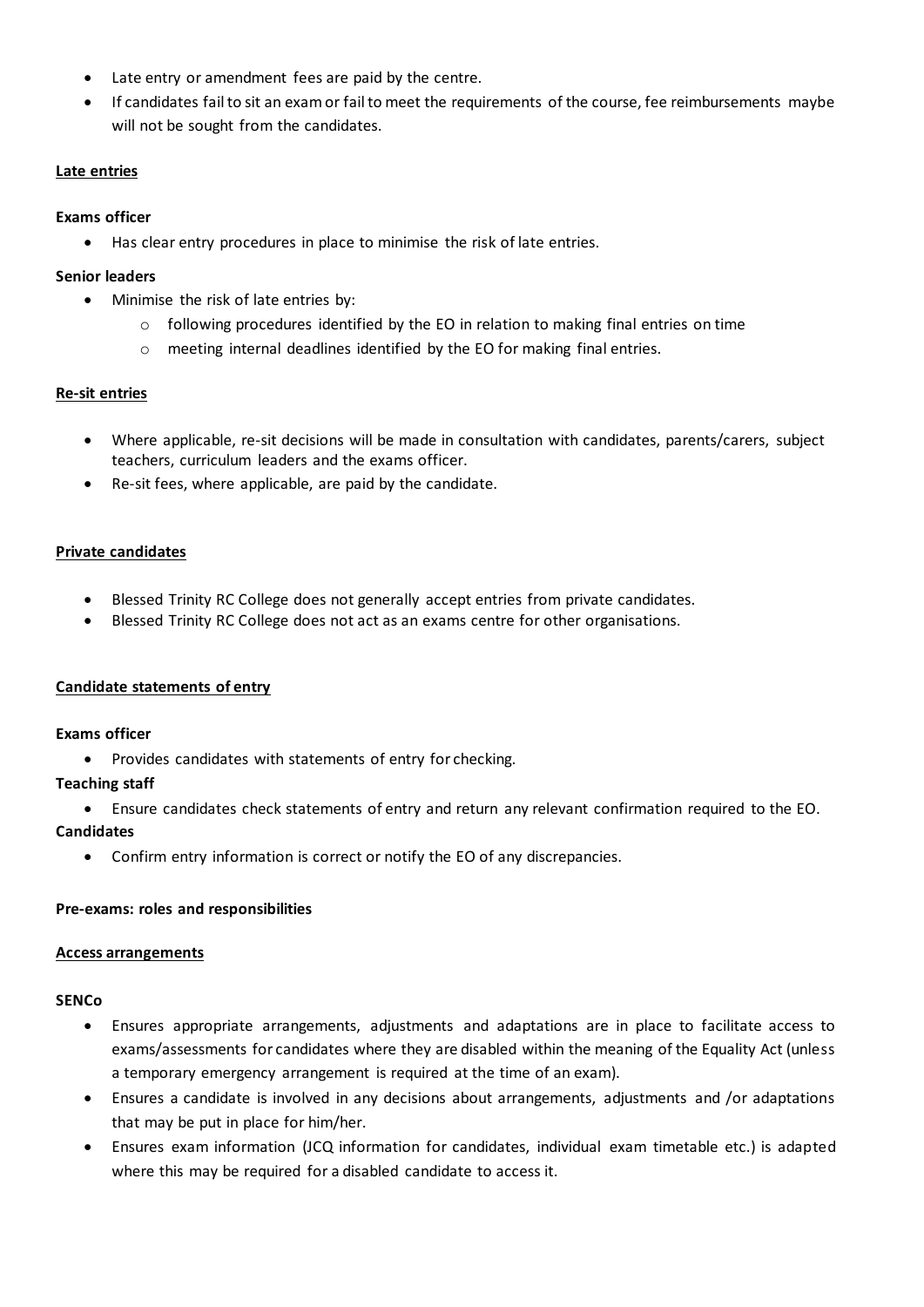• Allocates appropriately trained centre staff to facilitate access arrangements for candidates in exams and assessments (ensuring that the facilitator appointed meets JCQ requirements and fully understands the rule of the particular access arrangement).

## <span id="page-13-0"></span>**Briefing candidates**

## **Exams officer**

- Issues individual exam timetable information to candidates and informs candidates of any contingency day awarding bodies may identify in the event of national or significant local disruption to exams.
- Prior to exams issues relevant JCQ *information for candidates* documents.
- Where relevant, issues relevant awarding body information to candidates.
- Issues centre exam information to candidates.

## <span id="page-13-1"></span>**Dispatch of exam scripts**

## **Exams officer**

• Identifies and confirms arrangements for the dispatch of candidate exam scripts with the DfE (STA) 'yellow label service' or the awarding body where qualifications sit outside the scope of the service.

## <span id="page-13-2"></span>**Estimated grades**

## **Senior leaders**

• Ensure teaching staff provide estimated grade information to the EO by the internal deadline (where this still may be required by the awarding body).

## **Exams officer**

- Submits estimated grade information to awarding bodies to meet the external deadline (where this may still be required by the awarding body).
- Keeps a record to track what has been sent.

## <span id="page-13-3"></span>**Internal assessment and endorsements**

## **Head of centre**

• Ensures procedures are in place for candidates to appeal internal assessment decisions and make requests for reviews of marking.

## **SENCo**

• Liaises with teaching staff to implement appropriate access arrangements for candidates undertaking internal assessments and practical endorsements.

## **Teaching staff**

- Support the SENCo in implementing appropriate access arrangements for candidates undertaking internal assessments and practical endorsements.
- Assess and authenticate candidates' work.
- Assess endorsed components.
- Ensure candidates are informed of centre assessed marks prior to marks being submitted to awarding bodies.

## **Senior leaders**

- Ensure teaching staff assess and authenticate candidates' work to the awarding body requirements.
- Ensure teaching staff assess endorsed components according to awarding body requirements.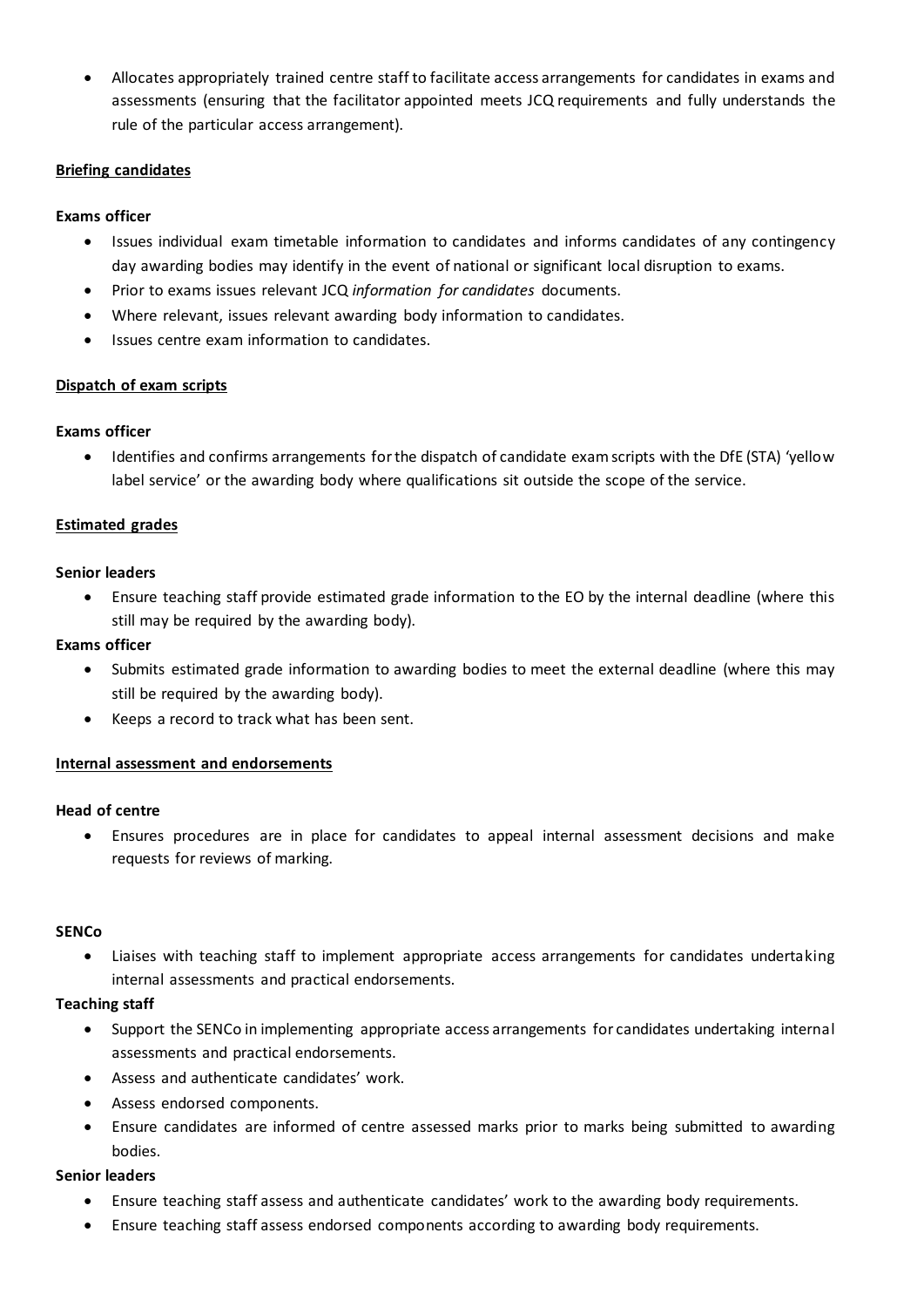- Ensure teaching staff provide marks for internally assessed components and grades for endorsements of qualifications to the EO to the internal deadline.
- Ensure teaching staff provide required samples of work for moderation and sample recordings for monitoring to the EO to the internal deadline.

## **Exams officer**

- Submits marks, endorsement grades and samples to awarding bodies/moderators/monitors to meet the external deadline.
- Keeps a record to track what has been sent.
- Logs moderated samples returned to the centre.
- Ensures teaching staff are aware of the requirements in terms of retention and subsequent disposal of candidates' work.

## **Candidates**

• Authenticate their work as required by the awarding body.

## <span id="page-14-0"></span>**Invigilation**

## **Exams officer**

- Provides an annually reviewed/updated invigilator handbook to invigilators, trains new invigilators and updates experienced invigilators on any regulation changes.
- Deploys invigilators effectively to exam rooms throughout an exam series (including the provision of a roving invigilator where a candidate and invigilator (acting as a practical assistant, reader or scribe) are accommodated on a 1:1 basis to enter the room at regular intervals in order to observe the conducting of the exam, ensuring all relevant rules are being adhered to and supporting the practical assistant/reader and/or scribe in maintaining the integrity of the exam).
- Allocates invigilators to exam rooms (or where supervising candidates due to a timetable clash) according to the required ratios.
- Liaises with the SENCo regarding the facilitation and invigilation of access arrangement candidates.

## **SENCo**

• Liaises with the EO regarding facilitation and invigilation of access arrangement candidates.

## **Invigilators**

<span id="page-14-1"></span>• Provide information as requested on their availability to invigilate throughout an exam series.

## **JCQ Centre Inspections**

## **Exams officer** or **Senior leader**

• Will accompany the inspector throughout a visit.

**SENCo** or relevant member of staff (in the absence of the SENCo)

- Will meet with the inspector when requested to provide documentary evidence regarding access arrangement candidates and address any questions the inspector may raise.
- Ensures that information is readily available for inspection at the venue where the candidate is taking the exam(s).

## <span id="page-14-2"></span>**Seating and identifying candidates in exam rooms**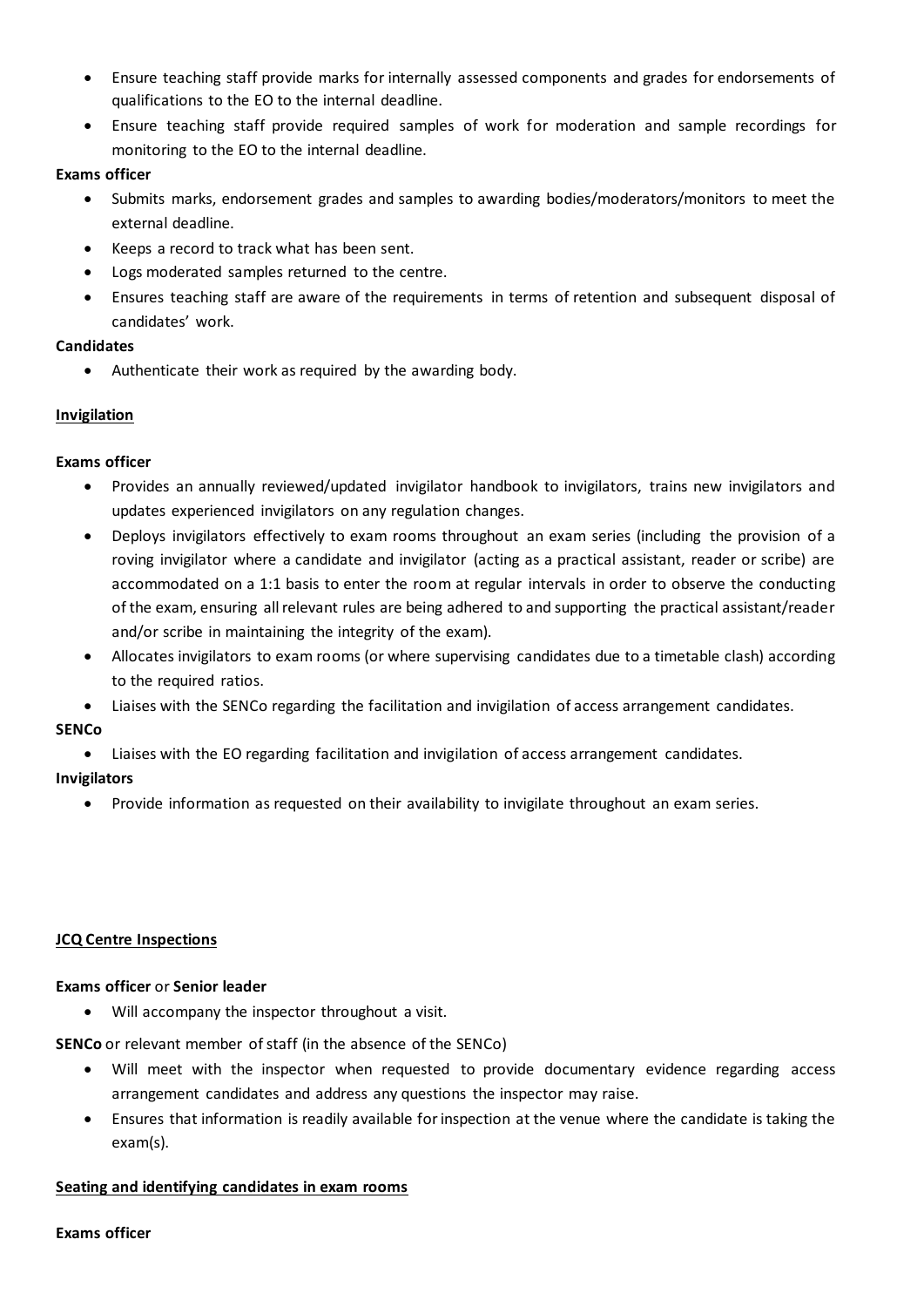- Ensures a procedure is in place to verify candidate identity including private candidates.
	- o All candidates are required to be in full school uniform.
	- $\circ$  A member of SLT is present outside of the exam room, situated close to a copy of the seating plan listing all the candidates.
- Ensures invigilators are aware of the procedure.
- Provides seating plans for exam rooms according to JCQ and awarding body requirements (and ensures candidates with access arrangements are identified on the seating plan and invigilators are informed of those candidates with access arrangements and made aware of the access arrangement(s) awarded).

#### **Invigilators**

Seat candidates in exam rooms as instructed by the EO/on the seating plan.

## <span id="page-15-0"></span>**Security of exam materials**

#### **Exams officer**

- Confirms appropriate arrangements are in place to ensure that confidential materials are only handed over to those authorised by the head of centre.
- Ensures only persons authorised by the head of centre and the exams officer are allowed access to the centre's secure storage facility as one of the two to six key holders.
- Has a process in place to demonstrate the receipt, secure movement and secure storage of confidential exam materials within the centre.
- Ensures a log is kept at the initial point of delivery recording confidential materials received and signed for by authorised staff within the centre and that appropriate arrangements are in place for confidential materials to be immediately transferred to the secure storage facility until they can be removed from the dispatch packaging and checked in the secure room before being returned to the secure storage facility in timetable order.
- Ensures the secure storage facility contains only current and live confidential material (ensuring that past examination question papers, internal tests and mock examinations are not kept in the centre's secure storage facility).
- Ensures that examination stationery, e.g. answer booklets and formula booklets are stored in the secure room (and where possible in the secure storage facility).
- Ensures the integrity and security of any electronic question paper is maintained during the downloading, printing and collating process (ensuring printing is carried out in an area that can be controlled to prevent unauthorised personnel accessing live assessment materials and ensuring only authorised members of centre staff have access to electronic question papers).

#### **Reception staff**

• Follow the process to log confidential materials delivered to/received by the centre to the point materials are issued to authorised staff for transferal to the secure storage facility.

## **Teaching staff**

• Adhere to the process to record the secure movement of confidential materials taken from or returned to secure storage throughout the time the material is confidential.

## <span id="page-15-1"></span>**Timetabling and rooming**

- Produces a master centre exam timetable for each exam series.
- Identifies and resolves candidate exam timetable clashes according to the regulations (only applying overnight supervision arrangements as a last resort, once all other options have been exhausted).
- Identifies exam rooms and specialist equipment requirements.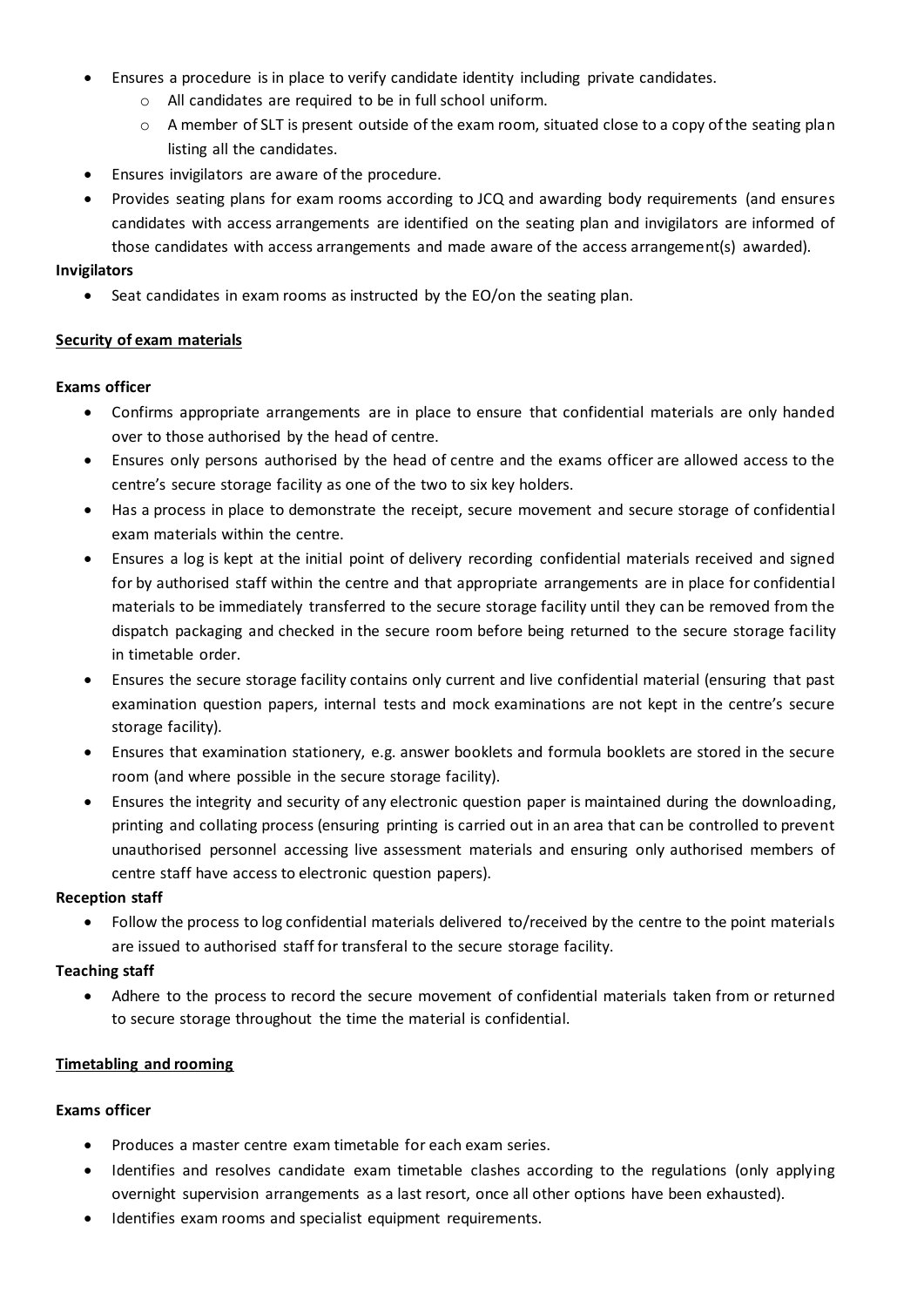- Allocates invigilators to exam rooms (or where supervising candidates due to an exam timetable clash) according to required ratios.
- Liaises with site staff to ensure exam rooms are set up according to JCQ and awarding body requirements.
- Liaises with the SENCo regarding rooming of access arrangement candidates.

## **SENCo**

- Liaises with the EO regarding rooming of access arrangement candidates.
- Liaises with other relevant centre staff to ensure appropriate arrangements, adjustments and adaptations are in place to facilitate access for disabled candidates to exams.

## **Site staff**

• Liaise with the EO to ensure exam rooms are set up according to JCQ and awarding body requirements.

## <span id="page-16-0"></span>**Alternative site arrangements**

## **Exams officer**

- Ensures question papers will only be taken to an alternative site where the published criteria for an alternative site arrangement has been met.
- Will inform the JCQ Centre Inspection Service to timescale by submitting a JCQ *Alternative Site Arrangement Notification* through CAP (or through the awarding body where a qualification may sit outside the scope of CAP) of any alternative sites that will be used to conduct timetabled examination components of the qualifications listed in the JCQ regulations.

## <span id="page-16-1"></span>**Transferred candidate arrangements**

## **Exams officer**

- Liaises with the host or entering centre, as required.
- Processes requests for *Transferred Candidate Arrangements* through CAP to the awarding body deadline (or through the awarding body where a qualification may sit outside the scope of CAP).
- Where relevant (for an internal candidate) informs the candidate of the arrangements that have been made for their transferred candidate arrangements.

## <span id="page-16-2"></span>**Internal exams**

## **Exams officer**

- Prepares for the conduct of internal exams under external conditions.
- Provides a centre exam timetable of subjects and rooms.
- Provides seating plans for exam rooms.
- Requests internal exam papers from teaching staff.
- Arranges invigilation.

## **SENCo**

• Liaises with teaching staff to make appropriate arrangements for access arrangement candidates.

## **Teaching staff**

- Provide exam papers and materials to the EO.
- Support the SENCo in making appropriate arrangements for access arrangement candidates.

## <span id="page-16-3"></span>**Exam time: roles and responsibilities**

## <span id="page-16-4"></span>**Access arrangements**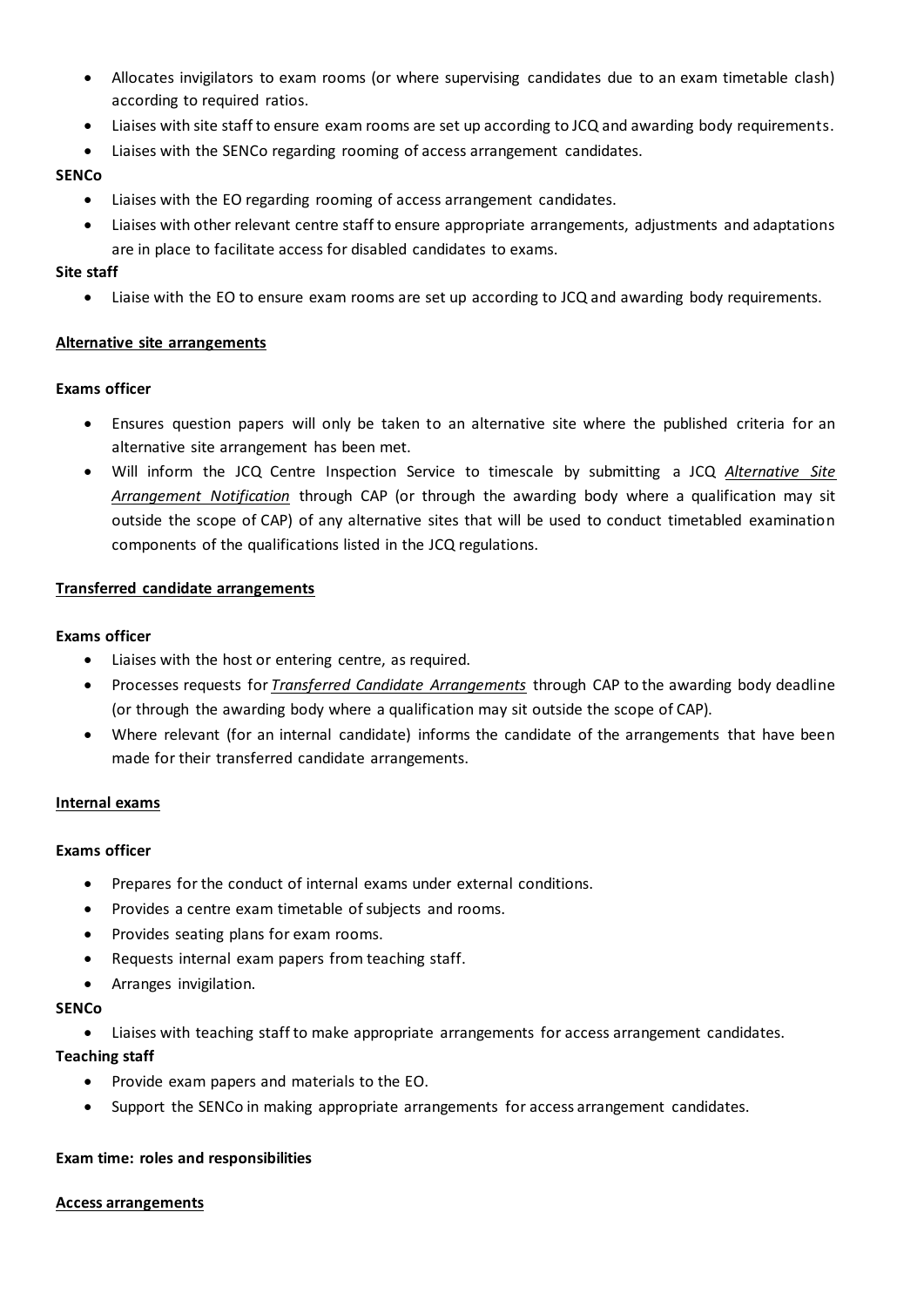## **Exams officer**

- Provides cover sheets for access arrangement candidates' scripts where required for particular arrangements.
- Has a process in place to deal with emergency access arrangements as they arise at the time of exams
	- $\circ$  applies for approval through AAO where required or through the awarding body where qualifications sit outside the scope of AAO.

## <span id="page-17-0"></span>**Candidate absence**

## **Exams officer**

- Is responsible for handling absent candidates on exam day.
- Following completion of the attendance register, absent candidates are contacted.

#### **Invigilators**

- Are informed of the process for dealing with absent candidates through training.
- Ensure that confirmed absent candidates are clearly marked as such on the attendance register and seating plan.

## <span id="page-17-1"></span>**Candidate late arrival**

## **Exams officer**

- Is responsible for dealing with late candidates.
- Ensures that candidates who arrive very late for an exam are reported to the awarding body by submitting a report on candidate admitted very late to examination room through CAP.
- Warns candidates that their script may not be accepted by the awarding body.

## **Invigilators**

- Are informed of the policy/process for dealing with late/very late arrival candidates through training.
- Ensures that a late/very late candidate, who is permitted to sit the exam, is given the full time for the examination.
- <span id="page-17-2"></span>• Ensure that relevant information is recorded on the exam room incident log.

## **Conducting exams**

## **Head of centre**

• Ensures venues used for conducting exams meet the requirements of JCQ and awarding bodies.

## **Exams officer**

- Ensures exams are conducted according to JCQ and awarding body instructions.
- Uses an exam day checklist to ensure each exam session is fully prepared for, unplanned events can be dealt with and associated follow-up is completed.

## <span id="page-17-3"></span>**Dispatch of exam scripts**

- Dispatches scripts as instructed by JCQ and awarding bodies.
- Keeps appropriate records to track dispatch.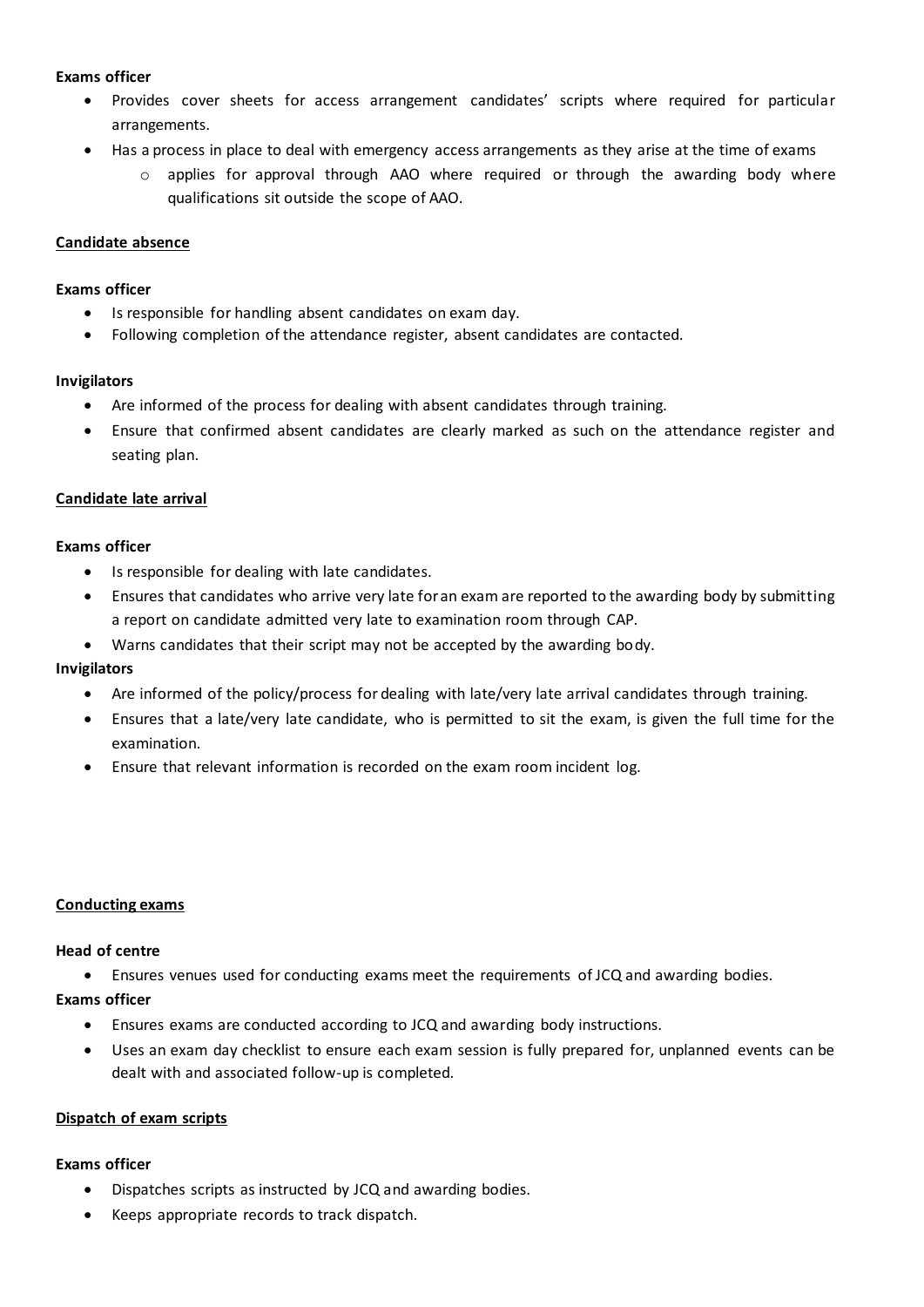#### <span id="page-18-0"></span>**Exam papers and materials**

## **Exams officer**

- Organises exam question papers and associated confidential resources in date order in the secure storage facility.
- Attaches erratum notices received to relevant exam question paper packets.
- Collates attendance registers and examiner details in date order.
- Regularly checks mail or email inbox for updates from awarding bodies.
- In order to avoid potential breaches of security, ensures care is taken to ensure the correct question paper packets are opened by ensuring a member of centre staff, additional to the person removing the papers from secure storage, e.g. an invigilator, checks the day, date, time, subject, unit/component and tier of entry, if appropriate, immediately before a question paper packet is opened.
- Ensures this additional/second check is recorded.
- Where allowed by the awarding body, only releases exam papers and materials to teaching departments for teaching and learning purposes after the published finishing time of the exam, or until any timetable clash candidates have completed the exam.

#### <span id="page-18-1"></span>**Exam rooms**

#### **Head of centre**

- Ensures that internal tests, mock exams, revision or coaching sessions are not conducted in a room 'designated' as an exam room.
- Ensures that when a room is 'designated' as an exam room it is not used for any purpose other than conducting external exams.
- Ensures only approved centre staff (who have not taught the subject being examined) are present in exam rooms to perform permitted tasks.

#### **Exams officer**

- Ensures exam rooms are set up and conducted as required in the regulations.
- Provides invigilators with appropriate resources to effectively conduct exams.
- Briefs invigilators on exams to be conducted on a session by session basis (including the arrangements in place for any transferred candidates and access arrangement candidates).
- Ensures sole invigilators have an appropriate means of summoning assistance (if this is a mobile phone, instructs the invigilator that this must be on silent mode).
- Ensures invigilators understand they must be vigilant and remain aware of incidents or emerging situations, looking out for malpractice or candidates who may be in distress, recording any incidents or issues on the exam room incident log.
- Ensures invigilators understand how to deal with candidates who may need to leave the exam room temporarily and how this should be recorded on the exam room incident log.
- Provides authorised exam materials which candidates are not expected to provide themselves.
- Ensures invigilators and candidates are aware of the emergency evacuation procedure.
- Ensures invigilators are aware of arrangements in place for a candidate with a disability who may need assistance if an exam room is evacuated.

#### **Senior leaders**

- Ensure a documented emergency evacuation procedure for exam rooms is in place see Emergency Evacuation Policy (Exams).
- Ensure arrangements are in place for a candidate with a disability who may need assistance if an exam room is evacuated.

#### **Site staff**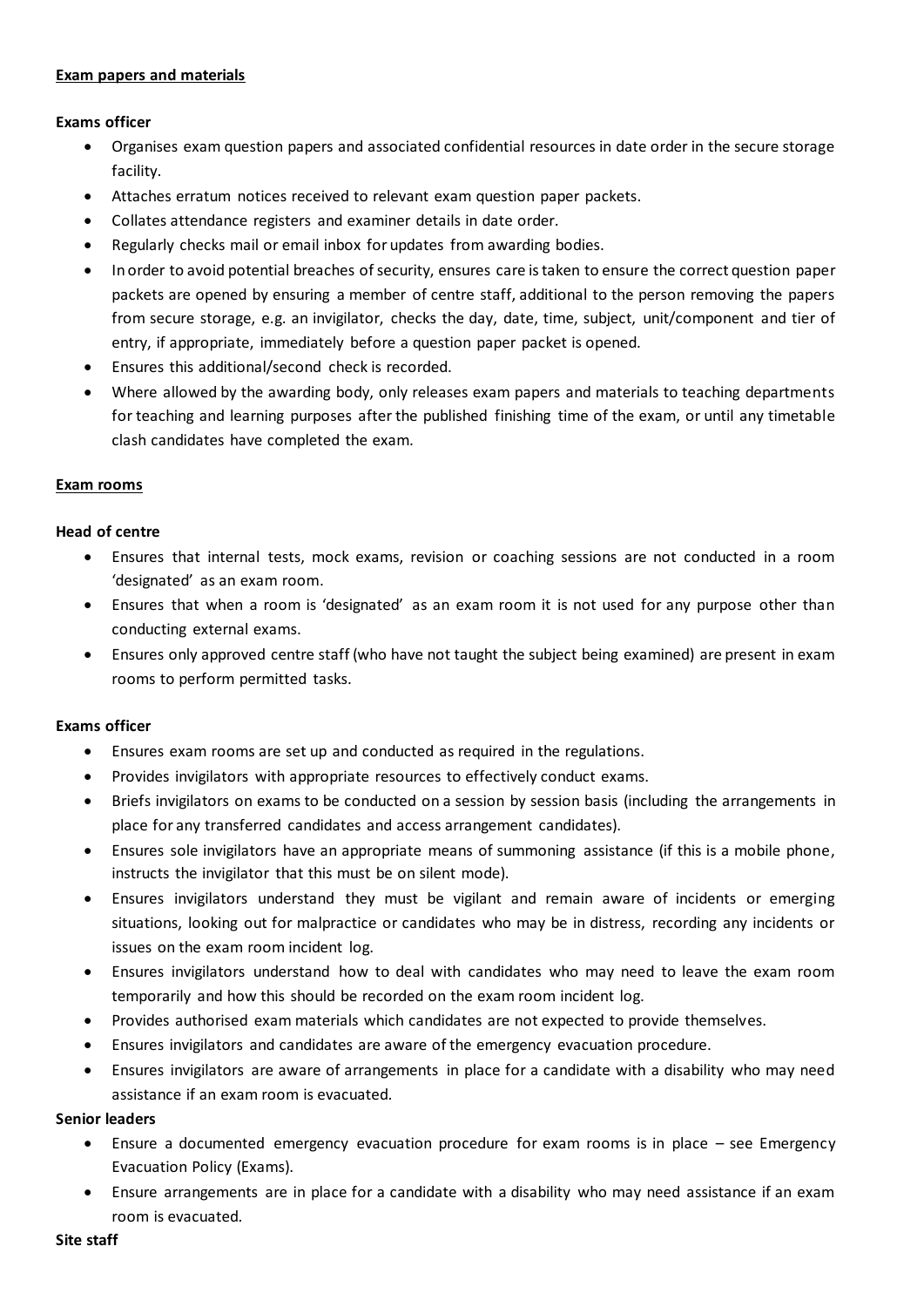- Ensure exam rooms are available and set up as requested by the EO.
- Ensure grounds or centre maintenance work does not disturb exam candidates in exam rooms.
- Ensure fire alarm testing does not take place during exam sessions.

## **Invigilators**

• Conduct exams in every exam room according to JCQ *Instructions for Conducting Examinations* and/or awarding body requirements and as instructed by the centre in training/update and briefing sessions.

### **Candidates**

- Are required to follow the instructions given to them in exam rooms by authorised centre staff and invigilators.
- Are required to remain in the exam room for the full duration of the exam.

#### <span id="page-19-0"></span>**Irregularities**

#### **Head of centre**

• Ensures (as required by an awarding body) any cases of alleged, suspected or actual incidents of malpractice or maladministration before, during or after examinations/assessments (by centre staff, candidates, invigilators) are investigated and reported to the awarding body **immediately**, by completing the appropriate documentation.

#### **Senior leaders**

- Ensure support is provided for the EO and invigilators when dealing with disruptive candidates in exam rooms.
- Ensure that internal disciplinary procedures relating to candidate behaviour are instigated, when appropriate.

#### **Exams officer**

- Provides an exam room incident log in all exam rooms for recording any incidents or irregularities.
- Actions any required follow-up and reports to awarding bodies as soon as practically possible after the exam has taken place.

#### **Invigilators**

• Record any incidents or irregularities on the exam room incident log (for example, late/very late arrival, candidate or centre staff suspected malpractice, candidate illness or needing to leave the exam room temporarily, disruption or disturbance in the exam room, emergency evacuation).

## <span id="page-19-1"></span>**Special consideration**

#### **Senior leaders**

• Provide signed evidence to support eligible applications for special consideration.

## **Exams officer**

- Processes eligible applications for special consideration to awarding bodies.
- Gathers evidence which may need to be provided by other staff in centre or candidates.
- Submits requests to awarding bodies to the external deadline.

#### **Candidates**

• Provide appropriate evidence to support special consideration applications, where required.

## <span id="page-19-2"></span>**Unauthorised items**

• Unauthorised items are not allowed inside the examination room. Secure areas for the storage of personal belongings are made available to candidates.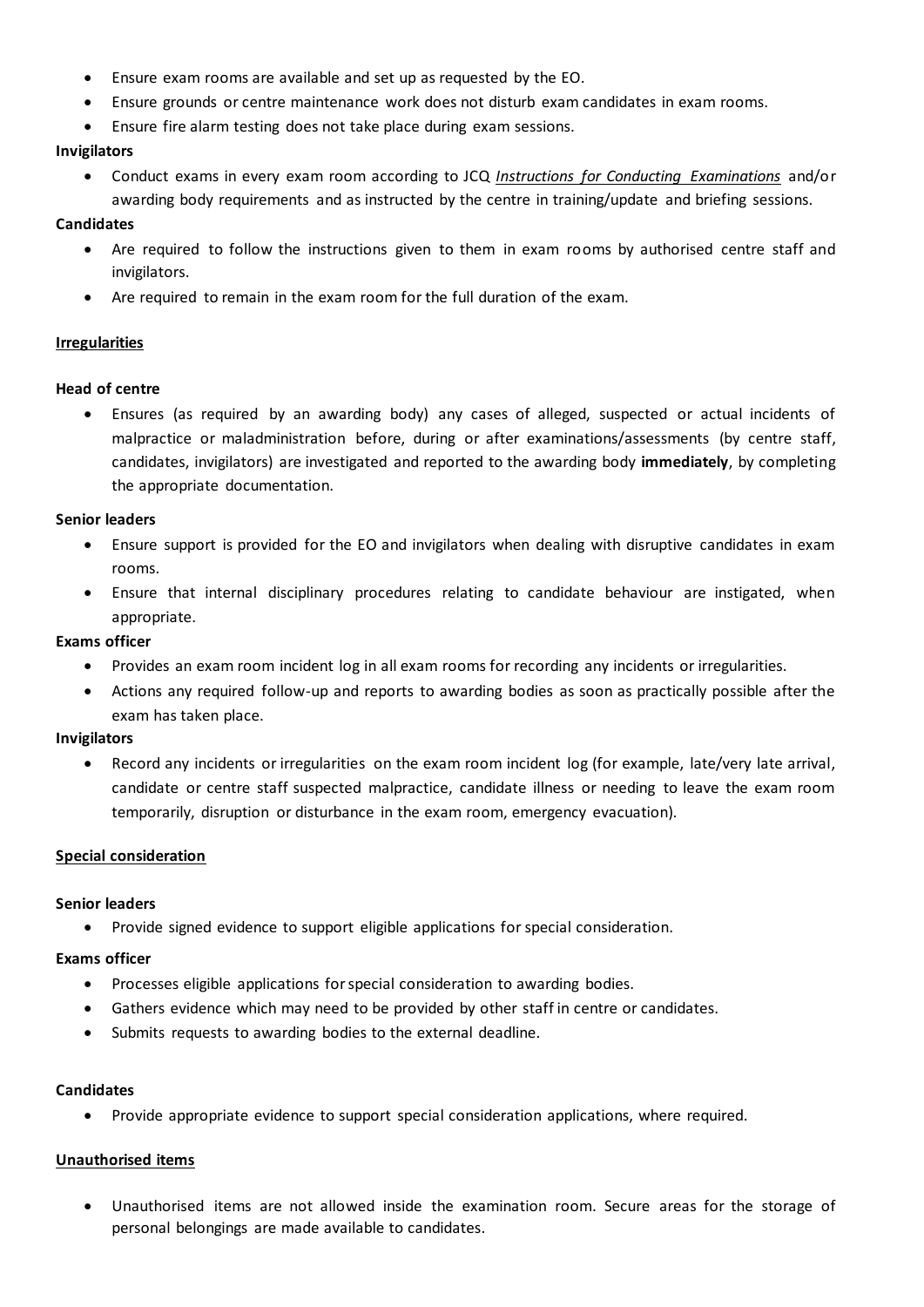- Any unauthorised items which have been taken into the examination room must be handed in to an invigilator before the start of the exam and kept secure at the front of the room until after the exam has finished and all papers have been collected.
- Wrist watches are to be removed and placed on desks.
- Any pencil cases taken into the examination room must be see-through.
- Drinks of water taken into the examination room must be in a plain, clear container and free from labels.

### **Invigilators**

Are informed of the arrangements through training.

### <span id="page-20-0"></span>**Internal exams**

#### **Exams officer**

- Briefs invigilators on conducting internal exams.
- Returns candidate scripts to teaching staff for marking.

#### **Invigilators**

• Conduct internal exams as briefed by the EO.

#### <span id="page-20-1"></span>**Results and post-results: roles and responsibilities**

#### <span id="page-20-2"></span>**Internal assessment**

#### **Senior leaders**

- Ensures teaching staff keep candidates' work, whether part of the moderation sample or not, secure and for the required period stated by JCQ and awarding bodies.
- Ensures work is returned to candidates or disposed of according to the requirements.

## <span id="page-20-3"></span>**Managing results day(s)**

#### **Senior leaders**

- Identify centre staff who will be involved in the main summer results day(s) and their role.
- Ensures senior members of staff are accessible to candidates after the publication of results so that results may be discussed and decisions made on the submission of any requests for post-results services and ensures candidates are informed of the periods during which centre staff will be available so that they may plan accordingly.

#### **Exams officer**

• Works with senior leaders to ensure procedures for managing the main summer results day(s) are in place.

## **Site staff**

• Ensure the centre is open and accessible to centre staff and candidates, as required for the collection of results.

#### <span id="page-20-4"></span>**Accessing results**

## **Head of centre**

- Ensures results are kept entirely confidential and restricted to key members of staff until the official dates and times of release of results to candidates.
- Understands that it is not permitted to withhold provisional results from candidates under any circumstances.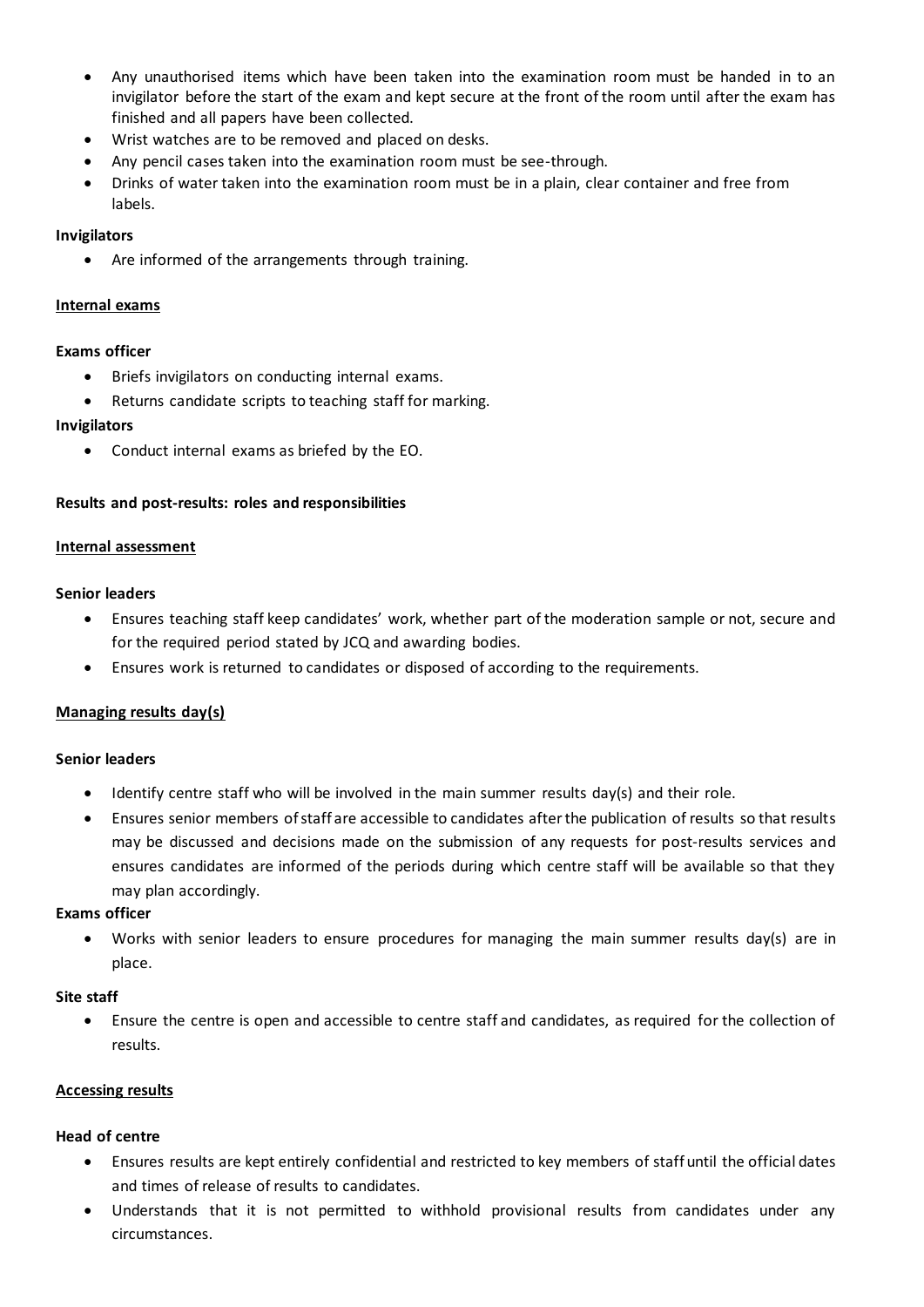## **Exams officer**

- Informs candidates in advance of when and how results will be released to them for each exam series.
- Accesses results from awarding bodies under restricted release of results, where this is provided by the awarding body.
- Resolves any missing or incomplete results with awarding bodies.
- Issues statements of results to candidates on issue of results date.
- Provides summaries of results for relevant centre staff on issue of results date.

## <span id="page-21-0"></span>**Post-results services**

## **Head of centre**

- Ensures an internal appeals procedure is available where candidates disagree with any centre decision not to support a clerical re-check, a review of marking, a review of moderation or an appeal.
- Ensures that senior members of centre staff are available immediately after the publication of results.
- Understands that if the centre has concerns about one of its component/subject cohorts, then requests for reviews of marking should be submitted for all candidates believed to be affected (candidate consent is required as marks and subject grades may be lowered, confirmed or raised).

## **Exams officer**

- Provides information to candidates and staff on the services provided by awarding bodies and the fees charged.
- Publishes internal deadlines for requesting the services to ensure the external deadlines can be effectively met.
- Provides a process to record requests for services and to collect candidate informed consent (**after** the publication of results) and fees where relevant.
- Submits requests to awarding bodies to meet the external deadline for the particular service.
- Tracks requests to conclusion and informs candidates and relevant centre staff of outcomes.
- Updates centre results information, where applicable.

## **Teaching staff**

• Meet internal deadlines to request the services and gain relevant candidate informed consent.

## **Candidates**

- Meet internal deadlines to request the services.
- Provide informed consent and fees, where relevant.

## <span id="page-21-1"></span>**Certificates**

- Certificates are provided to centres by awarding bodies after results have been confirmed.
- Candidates will receive their certificates:
	- o in person at Blessed Trinity RC College on Senior Awards Evening
	- o in person at Blessed Trinity RC College by arrangement
- Unclaimed certificates will be retained under secure conditions for a minimum period of 12 months from the date of issue.

## **Candidates**

• May arrange for certificates to be collected on their behalf by providing the EO with written or email permission/authorisation; authorised persons must provide ID evidence on collection of certificates.